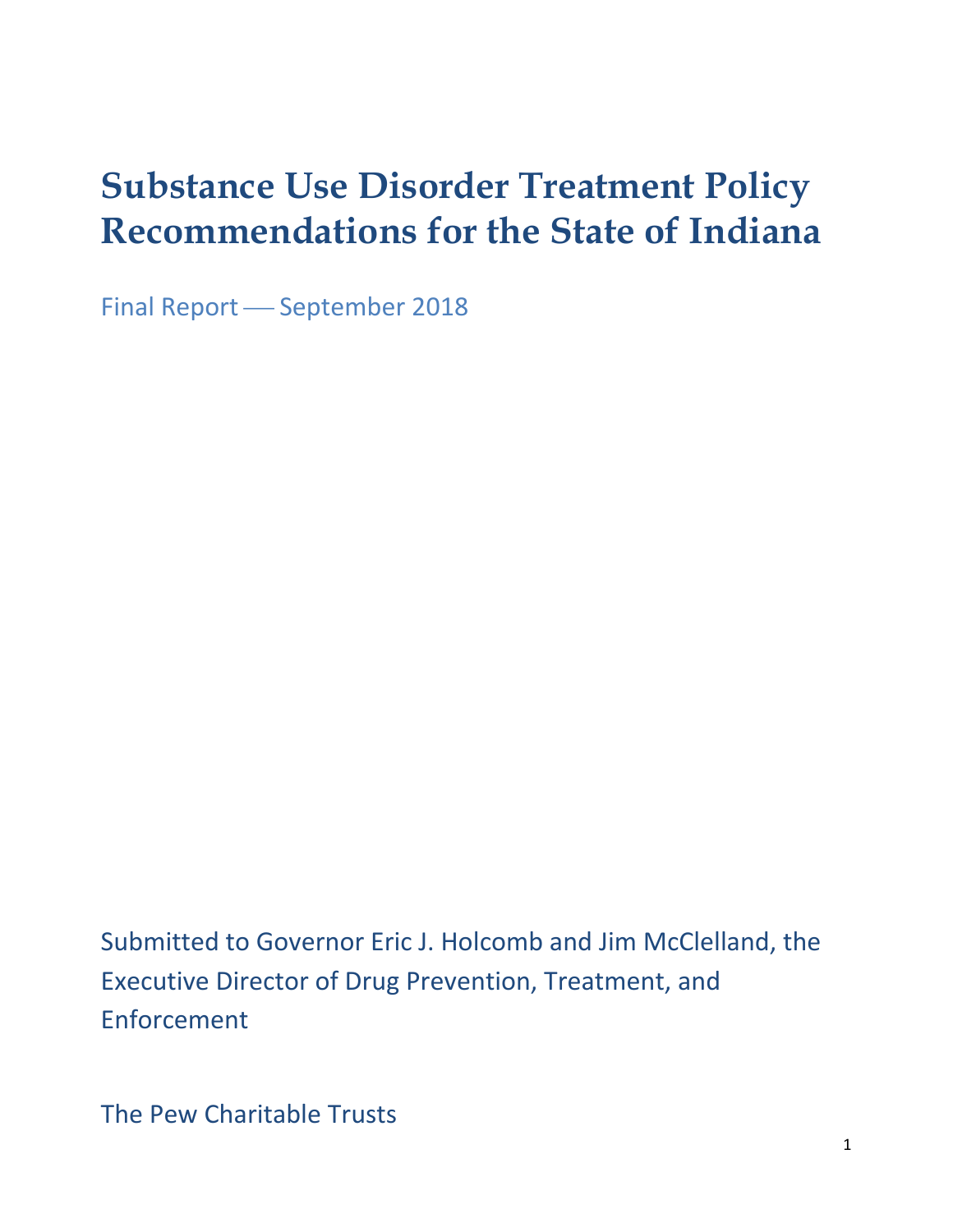# **Executive Summary**

The Pew Charitable Trusts (Pew) is an independent, nonpartisan research and policy organization dedicated to serving the public. Our substance use prevention and treatment initiative works with states to expand access to evidence-based treatment, such as medication-assisted treatment (MAT), for substance use disorders (SUDs).

Pew provides technical assistance to states that request Pew's expertise and support with a formal invitation. Pew's partnership with states is intended to assist in their efforts to achieve a treatment system that provides quality SUD treatment that is disease-focused, addresses stigma, and supports improved disease management and patient outcomes.

In response to the state's technical assistance invitation, Pew assesses the state's treatment system against a set of comprehensive treatment principles. This evaluation is based on:

- Interviews with key stakeholder groups. Overall, Pew consulted more than 100 individuals and organizations including representatives from state and local government agencies, elected and appointed officials, health care provider associations, clinicians, and patient advocates.
- Consultation with national experts and review of evidence-based strategies in both peerreviewed publications and the gray literature (e.g., reports, briefings, case studies, and presentations).
- Focus groups with persons currently misusing opioids or in recovery, professionals who care for people with SUD, and family members of people with an SUD.
- Review of public data sets.

 $\overline{a}$ 

Pew provided an initial set of three policy recommendations to the Executive Director of Drug Prevention, Treatment, and Enforcement in October 2017; \* an additional six recommendations are presented here. By implementing these recommendations in a timely manner, Pew believes that Indiana can improve access to effective treatment for people with SUD, helping to address a pressing public health crisis.

The six recommendations span three broad categories: 1) Treatment system transformation, 2) Substance use disorder workforce, and 3) Underserved populations.

<sup>\*</sup> The recommendations included: 1) The Indiana Professional Licensing Agency (PLA) should study licensure standards for addictions counselors (i.e., substance use disorder counselors) and provide recommendations to the Governor on licensure for addictions counselors that maintain the highest standards for professional competence while eliminating unnecessary barriers for entry into the field; 2) Amend the statutory limit on OTPs to reflect opioid use disorder treatment needs in the state as determined by the Indiana Family and Social Services Administration (FSSA), which will use a standards-driven process to determine the optimal number of OTPs needed throughout the state; and, 3) Use a phased approach to mandate prescriber registration with the state's prescription drug monitoring program—Indiana Scheduled Prescription Electronic Collection and Tracking Program (INSPECT)—and prescriber use of INSPECT prior to issuing an initial prescription for an opioid or benzodiazepine and every 90 days as long as treatment continues.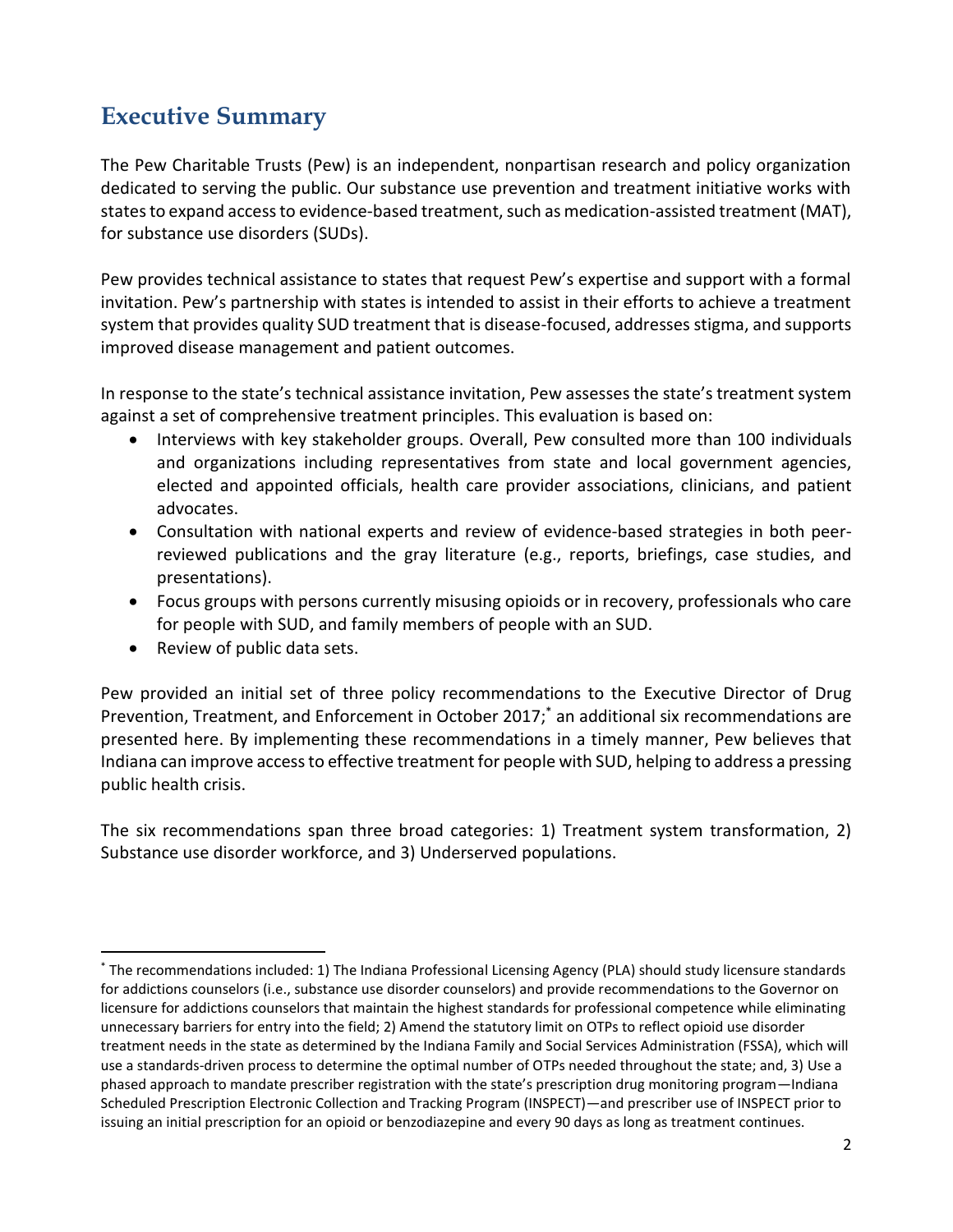### Treatment System Transformation

**Recommendation 1:** The Governor should direct the Family and Social Services Administration (FSSA), in collaboration with the Executive Director of Drug Prevention, Treatment, and Enforcement, to develop a comprehensive, regulatory approach for office-based opioid treatment (OBOT) that considers quality improvement efforts, increasing number of providers, and diversion minimization with expert input and emerging evidence from other states.

**Recommendation 2**: The Governor should require annual reporting from the Family and Social Services Administration (FSSA) to describe the progress made in establishing new opioid treatment programs (OTPs) and increasing patient access to evidence-based care.

**Recommendation 3:** The Indiana legislature, in collaboration with the Family and Social Services Administration (FSSA), should revise the legal definition of recovery housing to prevent the exclusion of persons taking Food and Drug Administration (FDA)-approved medications for the treatment of substance use disorders (SUDs).

### Substance Use Disorder Workforce

**Recommendation 4:** Indiana Medicaid, in collaboration with the Indiana Professional Licensing Agency (IPLA) should access its reimbursement rates for counseling services for substance use disorder (SUD) treatment in community-based settings and increase them as appropriate to improve access to these services

### Underserved Populations

**Recommendation 5:** Building on programs initiated in Indiana's prisons, the Governor should task the Indiana Criminal Justice Institute (CJI) with assessing medication-assisted treatment (MAT) availability within county jails and develop a pilot program to expand availability of all Food and Drug Administration (FDA)-approved medications for opioid use disorder (OUD) in at least one county jail.

**Recommendation 6**: The Governor should task Indiana Medicaid, in collaboration with the Indiana Criminal Justice Institute (CJI) with establishing a pilot program for jails to test innovative ways to ensure Medicaid-eligible inmates reentering the community have Medicaid benefits unsuspended upon release, are aware of their Medicaid benefits, and are connected to health care in the community.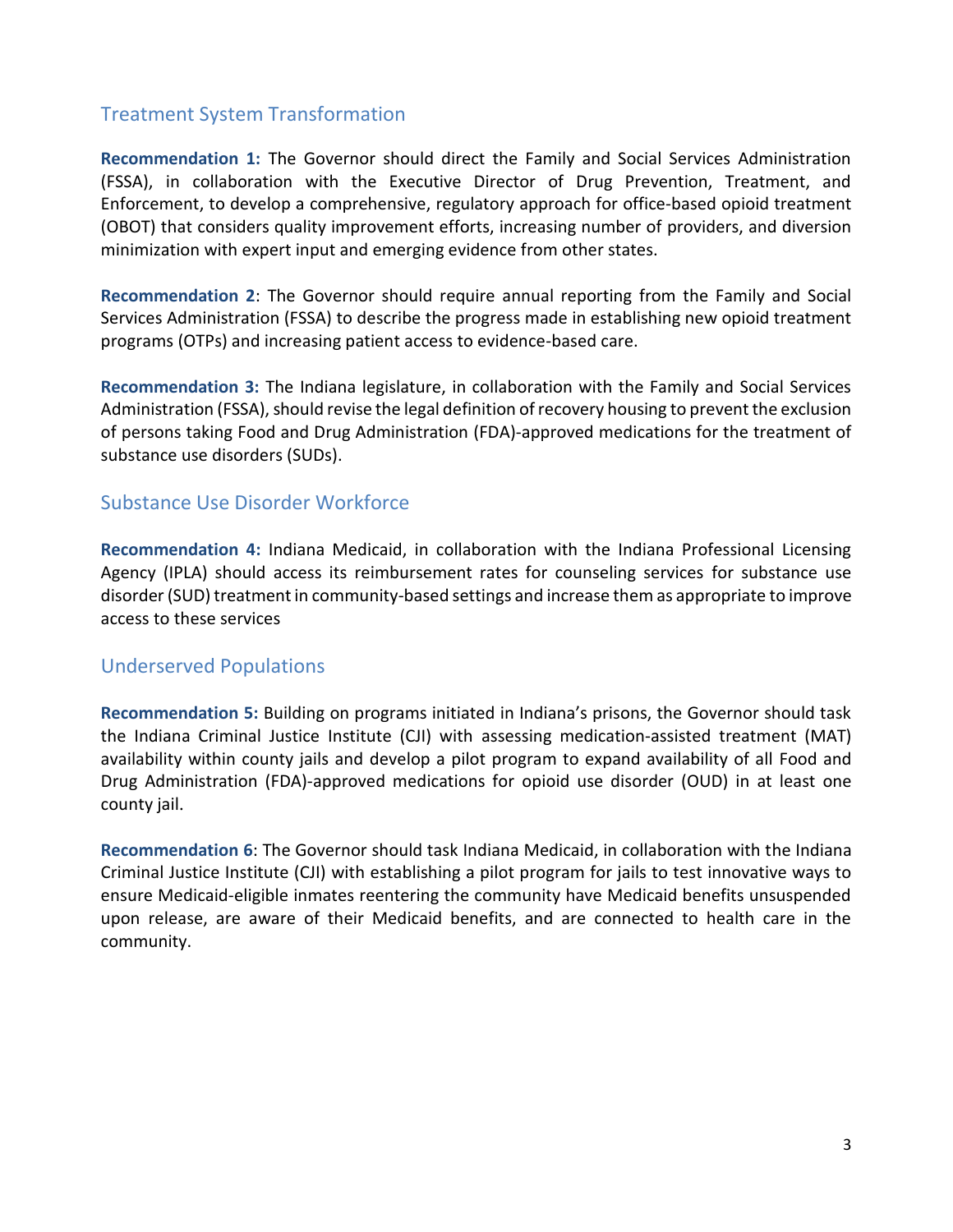# **Introduction**

Indiana policymakers have taken stepsto promote access to effective treatment for individuals with OUD. In 2017, Governor Holcomb named combatting the opioid crisis as one of five pillars in his policy agenda. Recently, the state authorized the addition of nine more OTPs, raising the total programs authorized to operate in the state to 27, and ensuring that all Indiana residents are within one hour's drive of an OTP.<sup>1</sup> Indiana Medicaid also began covering methadone, one of three drugs approved by the FDA to treat OUD.<sup>2</sup> Groups in the state  $-$  including Indiana's Chamber of Commerce, Indiana University, the Richard M. Fairbanks Foundation, the Management Performance Hub, and the Bowen Center for Health Workforce Research and Policy — have forged partnerships to address issues such as workforce, data accessibility, and stigma reduction. Pew's recommendations build off the progress these groups have made.

In July 2017, Governor Holcomb and Jim McClelland, the Executive Director for Drug Prevention, Treatment, and Enforcement, invited Pew to provide technical assistance on expanding access to evidence-based treatment for SUD. Pew's technical assistance included a treatment system needs assessment based on stakeholder engagement, a review of public data, and a qualitative analysis through a series of focus groups and in-depth interviews. The needs assessment and qualitative research informed policy recommendations in this report.

# Scope of the Opioid Crisis in Indiana

The opioid epidemic continues to affect Indiana families. Visits to emergency departments due to suspected opioid overdose increased 35 percent between July 2016 and September 2017 in Indiana according to the Centers for Disease Control and Prevention (CDC). <sup>3</sup> Additionally, from 2015 to 2016 drug overdose deaths increased 23.1 percent, to 1,526 people. 4 Indiana's opioid prescribing rate is higher than the national average (83.9 and 66.5 prescriptions per 100 people, respectively, in 2016). 5

Despite the scale of the epidemic, Indiana lacks sufficient providers to deliver MAT and address the state's treatment needs. MAT—the use of FDA-approved medications for the treatment of OUD in combination with behavioral therapy—is the most effective way to treat OUD. People who receive MAT are less likely to die of overdose, use illicit opioids, and contract infectious diseases such as HIV and hepatitis C. 6

One example of Indiana's treatment gap is the shortage of providers who can prescribe buprenorphine, another of the three medications approved by the FDA to treat OUD. Buprenorphine can be prescribed on a weekly or monthly basis for at-home use.<sup>7,8</sup> A 2015 study reported significant gaps between need and buprenorphine treatment.<sup>9</sup> This study, using data from 2012, reported that Indiana had a maximum potential buprenorphine treatment capacity rate of 2.8 patients per 1,000 people; neighboring states Kentucky (5.8 patients per 1,000 people), Michigan (5.3 patients per 1,000 people), and Ohio (4 patients per 1,000 people) all had higher rates. As another example, a 2016 Indiana licensure survey found that half (46 of 92) of Indiana counties have no full-time addiction counselor; 30 of the 46 counties (65.2 percent) are in rural areas.<sup>10</sup>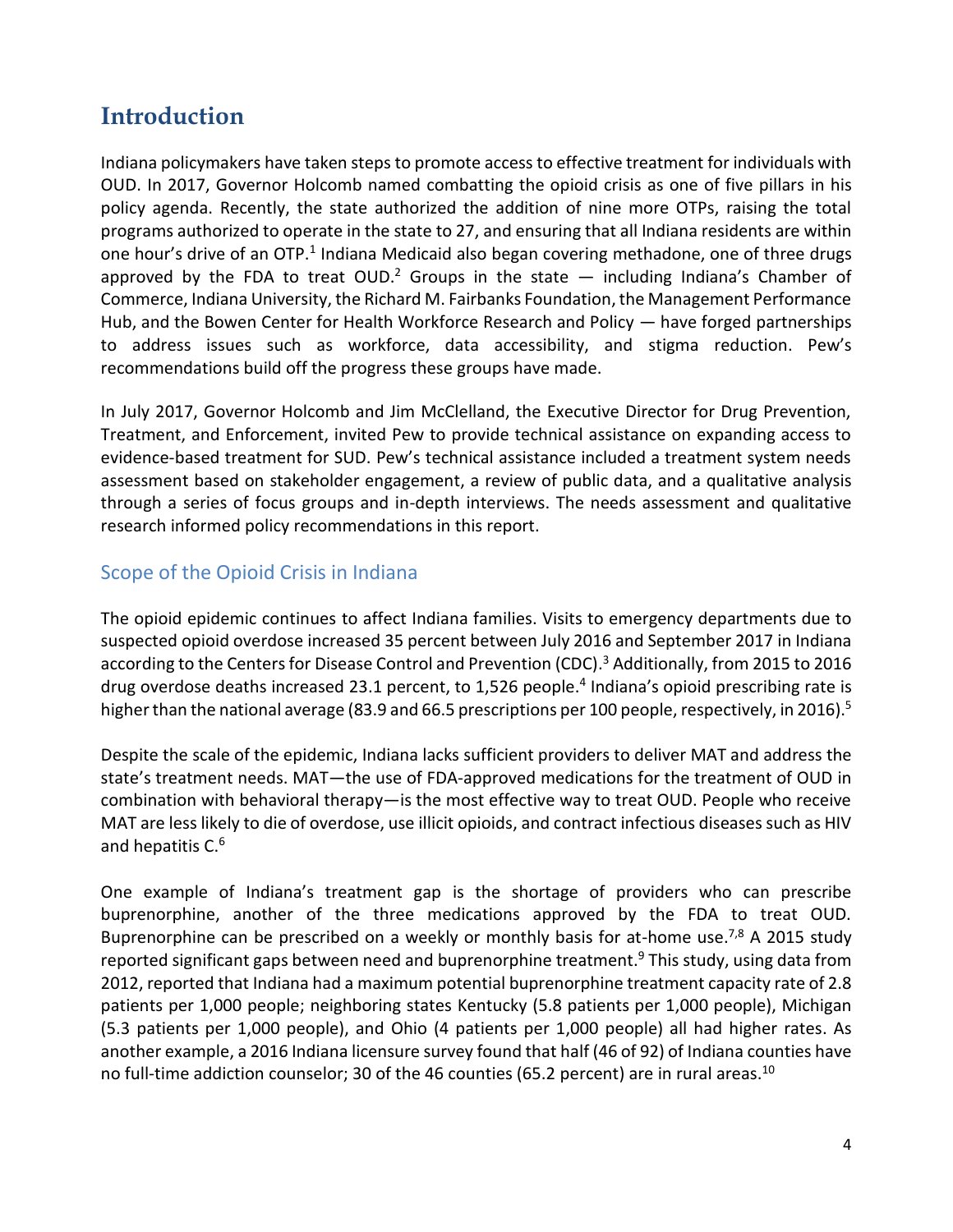# Stakeholder Engagement

Since July 2017, Pew has met with over 100 stakeholders across Indiana. These discussions strengthened understanding of state data, highlighted key barriers to evidence-based treatment, and helped focus recommendations toward areas of highest need for reform in Indiana. Broadly, these stakeholders included state agency leaders and program administrators, state legislators, county agency directors and staff, provider professional societies, individual providers across the continuum of care and across practitioner types, associations representing various care settings, individuals and organizations in the recovery community, and public and private insurers, among others.

# Qualitative Research

With funding support from the Open Society Foundations, Pew contracted with the Prime Group to conduct qualitative research on the lived experiences of persons with OUD to explore motivators and barriers to seeking and receiving treatment for OUD. Prime Group conducted in-depth interviews, focus groups, and QualBoards<sup>®</sup> (online focus groups) as part of this qualitative data collection that helped inform the recommendations provided in this report. Data collection, using a convenience sample, included:

- In-depth interviews with national SUD leaders and persons currently misusing opioids or in recovery;
- In-person and online focus groups in Indiana with:
	- o Persons currently misusing opioids,
	- o Persons in treatment or recovery;
- In-person focus groups in Indiana with:
	- $\circ$  Health care and other professionals who engage with individuals with OUD, and
	- o Family, friends, and/or caregivers of persons with OUD.

Additional information is discussed in the Findings section and quotes from these interviews are included in relevant recommendations.

It is important to highlight that the results of the qualitative data collection are anecdotal and directional, but not generalizable. The methods used in recruiting participants qualify as convenience sampling, relying upon networks, referrals, and databases of potential participants rather than pure probability sampling in which every member of the targeted population has an equal chance of being invited to participate. Accordingly, the findings are not necessarily reflective of the experiences of all people with OUD. Nevertheless, the findings from this qualitative research highlight the challenges that persons with lived experience of OUD face in seeking and accessing treatment.

#### *Key Qualitative Research Findings*

The research findings included themes across all data collection methods. Participants delineated two major categories of barriers – barriers to seeking treatment and barriers to accessing treatment.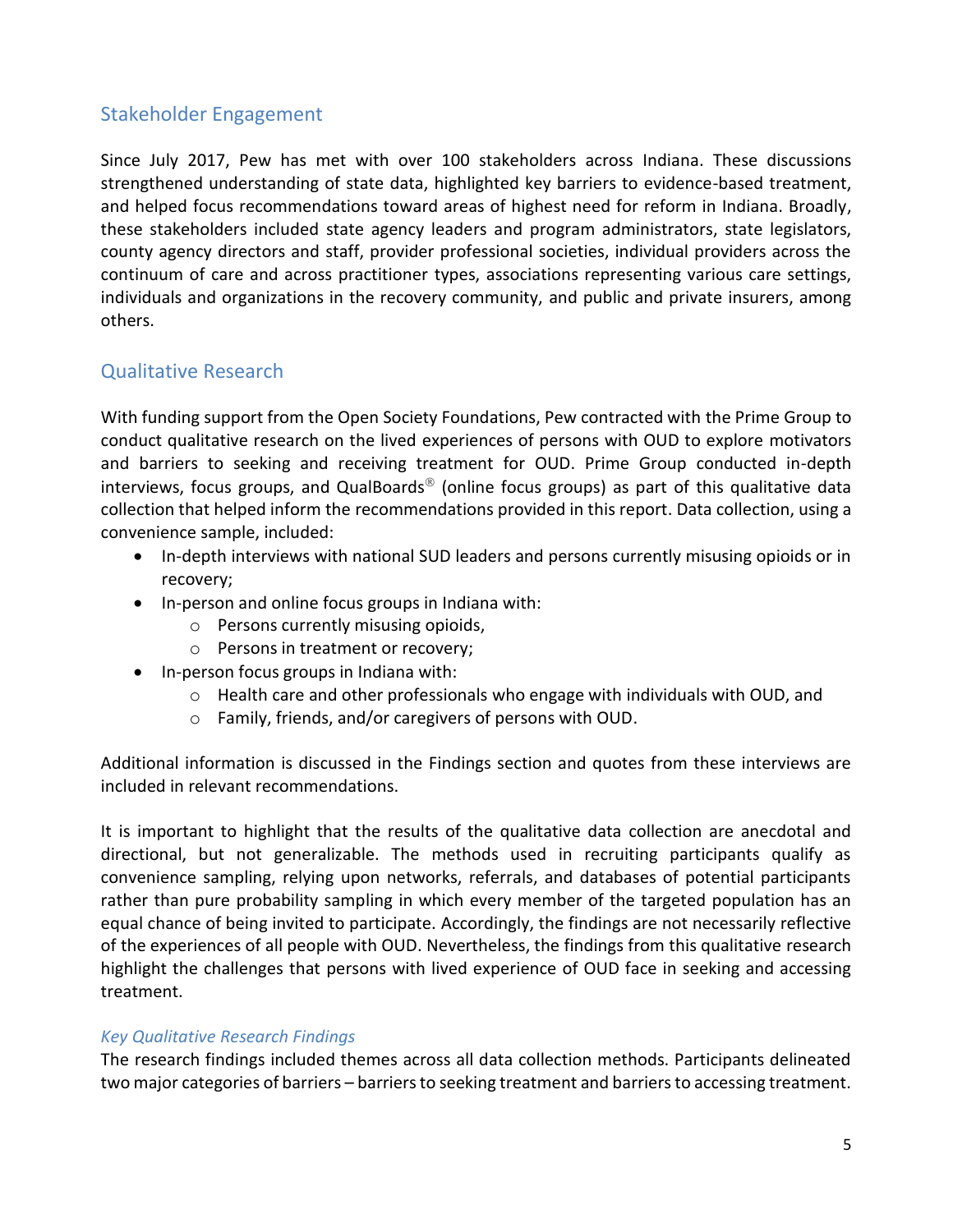#### *Barriers to Seeking Treatment*

- **Mental Health:** Most of the participants currently misusing opioids or in recovery had a history of mental health, emotional abuse, or trauma prior to their misuse of opioids. Many participants said they feared dealing with the challenges of their mental illness  $$ depression, anxiety, bipolar disorder, post-traumatic stress disorder — without opioids. Many participants reported they used opioids to self-treat their emotional pain.
- **Self-Blame and Internalized Stigma:** When asked, "What prevented you from seeking treatment earlier (or at all)?", the most common answer was "Myself." There was a significant disconnect between most of the participants in the health care and other professionals focus groups who considered these individuals to be experiencing OUD, and the individuals themselves who thought they were weak or lacked willpower.
- **Stigma of OUD:** Nearly all the participants believed there was stigma attached to opioid misuse and OUD that served as a barrier to seeking treatment. This belief was prevalent among the public, employers, those in law enforcement and criminal justice, and even some providers of OUD treatment.
- **Stigma of MAT:** While some individuals participated in and benefitted from MAT programs, many others held very negative views of MAT. Many people said that persons in a MAT program were still "addicted" or "dependent" and not "sober" or "clean." Many participants considered MAT a "substitution" of one drug for another, and there was a suggestion among some that those choosing "sobriety" or "abstinence" were superior to those who "need" MAT. Some people believed that MAT inevitably leads to lifelong and ever-increasing dependence upon methadone or buprenorphine.
- **Fear of Detox and Withdrawal:** Those who experienced detox/withdrawal or watched others go through withdrawal without medication were very reluctant to enter any treatment program that did not offer medication assistance as part of the detox program. Interestingly, many of these same individuals rejected medications for long-term treatment as "substituting one drug for another."
- **Loss of Social Network:** Most participants said they felt they could not succeed in treatment if they maintained contact with their opioid-centered social network. But for many of them, it was the only network they had left. The challenge of disrupted social networks was very frequently cited as a reason to not seek treatment and, in some instances, was a cause of relapse/setbacks.

#### *Barriers to Accessing Treatment*

Once an individual with OUD overcomes barriers to seeking treatment, participants reported several additional barriers in accessing an appropriate treatment program.

- **Lack of Accurate, Evidence-Based Treatment Information:** While many participants said they had little problem getting useful and accurate information about treatment options either online, from friends and family, or from treatment programs in their area — others reported that finding the right program or a convenient program was difficult. This seemed particularly true for individuals in remote or rural areas where there were fewer programs available.
- **Insufficient Treatment Capacity:** Some participants cited the inability to be admitted in outpatient and residential treatment programs. Some participants hypothesized that the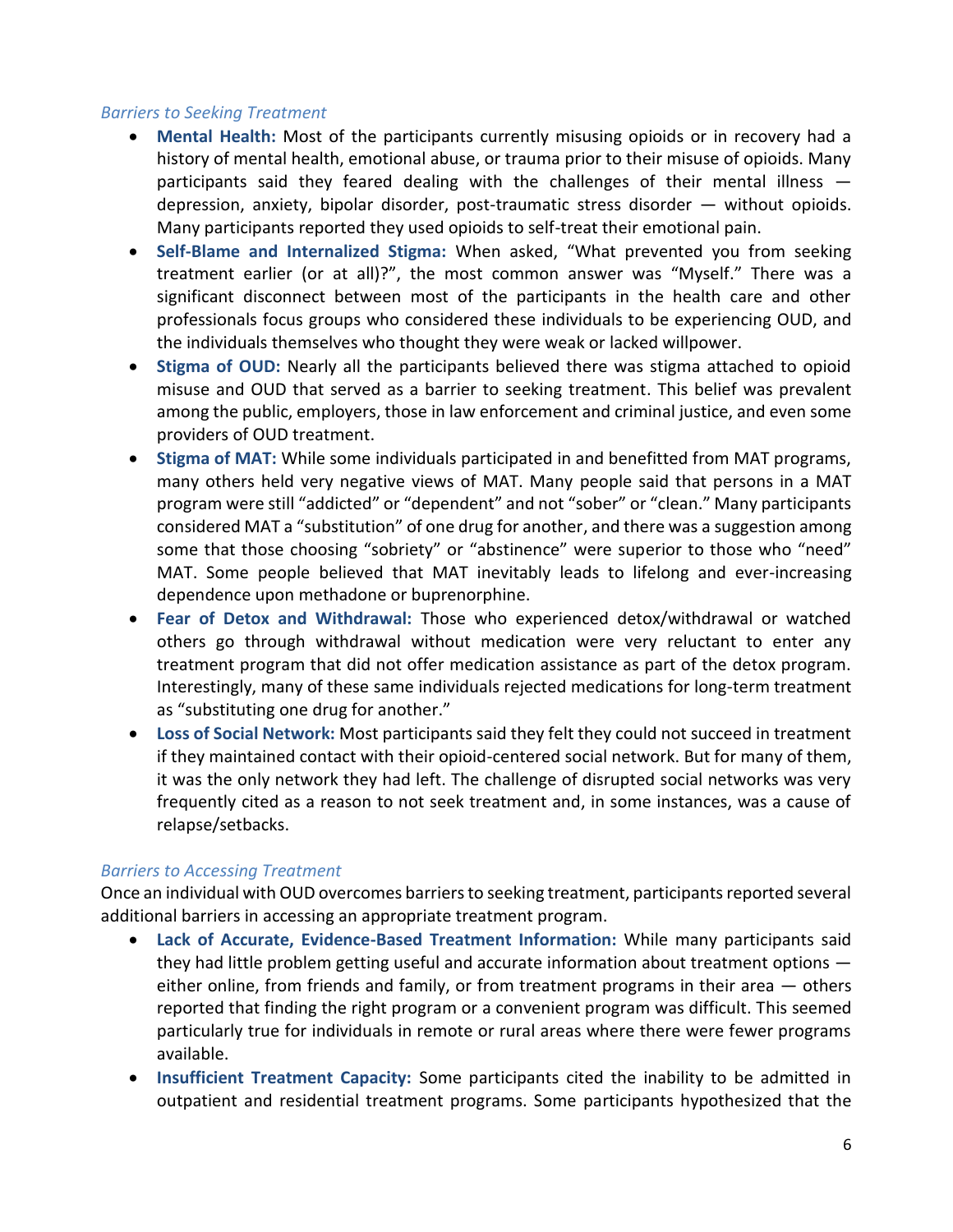few open treatment slots led some treatment programs to expel a patient for a single offense. Individuals in more rural and remote areas also mentioned a lack of residential or outpatient programs near them, particularly the unavailability of MAT programs or clinicians who can prescribe buprenorphine.

- **Cost of Treatment and Lack of Coverage:** For many individuals, the cost of treatment was a significant roadblock. Many participants could not begin treatment when ready because of affordability issues. For others, the cost of treatment was not a major barrier even though some of them were unemployed when they began treatment. Other participants did not even attempt to access treatment because they believed it would be very expensive and had no means to pay. Many participants talked about television and other advertising for 28-day residential treatment programs and seemed much more aware of these programs than outpatient programs. The 28-day residential program was considered by many participants to be the gold standard, and most of them assumed such programs were very expensive and therefore out of their financial reach.
- **Lack of Transportation:** One of the most common barriers centered around transportation to MAT programs and the need to travel to a methadone clinic daily or to travel long distances to a buprenorphine-waivered clinician. Most urban participants said they had little difficulty getting to and from their outpatient treatment. However, those in more rural areas had more difficulty accessing outpatient treatment.
- **Pregnancy:** Becoming pregnant can be a catalyst for seeking treatment; however, the barriers to seeking treatment for pregnant women are especially steep. Some women reported hiding their pregnancy to receive treatment or avoiding treatment altogether out of fear of losing their baby or other children. Health care and other professionals, and expert in-depth interview participants, were sensitive to these challenges and generally viewed the involvement of child protective services as negative.
- **Incarceration:** Many of the participants reported having been incarcerated for reasons related to their opioid use. Only a few participants reported being able to move toward recovery because of incarceration. There was general agreement that illegal opioids were readily available in prison (but not in jails). Participants reported that most local jails did not provide MAT but that some state prisons did. There was consensus among those with OUD and the health care and other professionals that incarceration does little to nothing to address the opioid crisis.
- **Challenges with Medicaid Coverage:** Participants reported their interpretations of Medicaid coverage which may not reflect Medicaid policy. Participants reported that the Healthy Indiana Plan (HIP) provides coverage for only a few days of treatment, which is seldom sufficient, and that they had difficulty finding treatment centers that would accept HIP. Medical providers reported that reimbursement for treatment services can be slow. Those with criminal justice system involvement reported that Medicaid coverage is terminated quickly upon incarceration and reapplying for Medicaid can be an arduous process.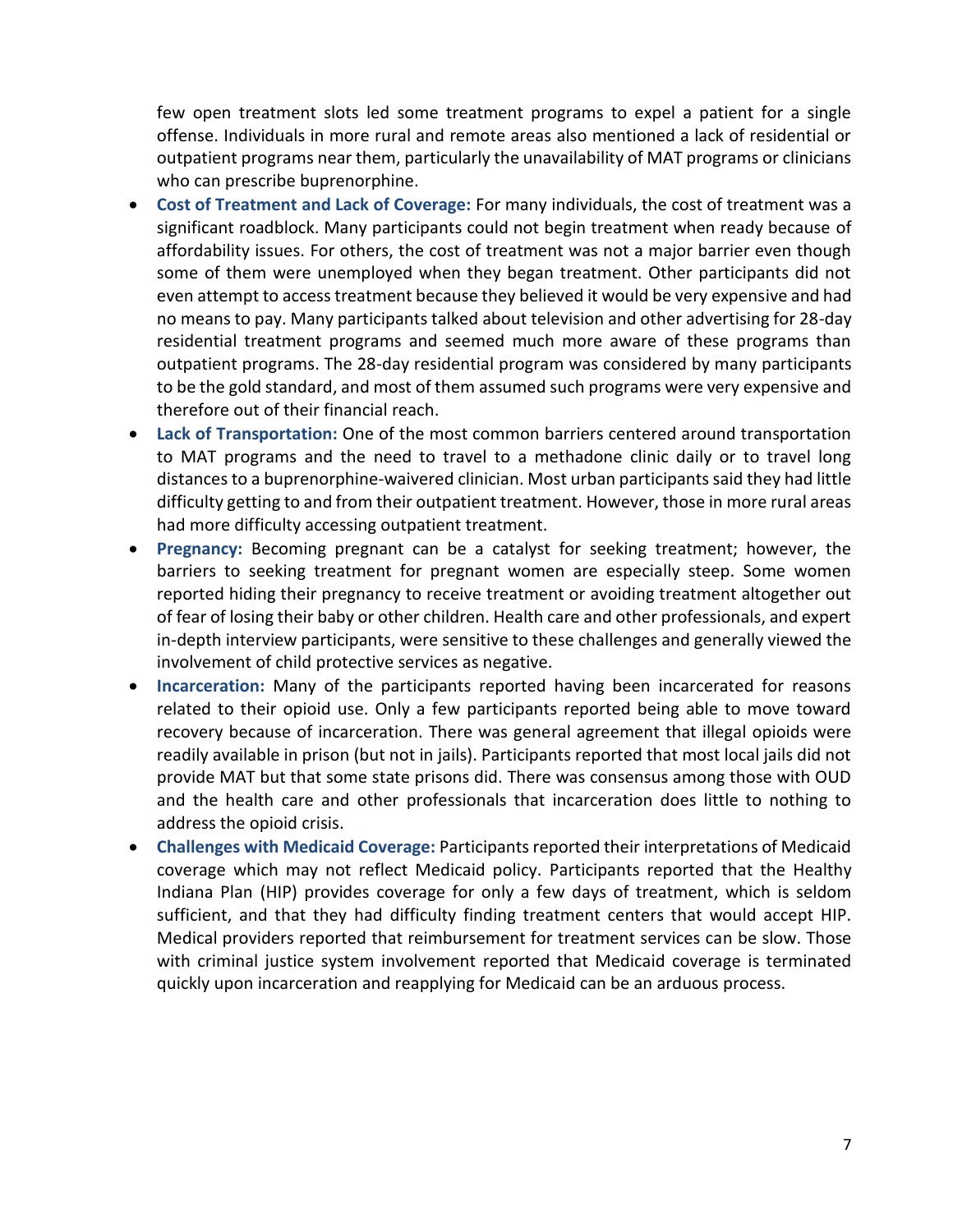# Scope of the Report

OUD is a complex, relapsing brain disease caused by the recurrent use of opioids, including prescription opioids, heroin, or other synthetic opioids like fentanyl. Evidence-based treatment is one component of addressing the opioid crisis, but prevention, harm reduction, and recovery support services are also important and often complementary. In this report, Pew has focused on expanding access to treatment that is timely, comprehensive, evidence-based, and sustainable. Although there are some recommendations that touch on aspects of recovery support services, they are in the context of improving treatment initiation and retention. The exclusion of interventions from other domains does not reflect a lack of importance, but rather Pew's expertise on and the need for access to evidence-based treatment to curb the opioid crisis and prepare the treatment system for future treatment needs.

This report is focused on policy recommendations to expand access to treatment for people with OUD, which is only one form of SUD. A conclusive body of research has demonstrated that MAT is the most effective way to treat OUD. Based on the strength of the evidence of effectiveness and clear lack of availability of MAT, Pew is focusing its efforts on policy changes that could expand access to all three FDA-approved medications and behavioral health counseling. Although the recommendations are focused on OUD, many of the policy recommendations in this report are aimed improving the state's ability to respond to any future drug use epidemics with effective, evidence-based treatment.

Stigma toward individuals with SUD is also an important issue that is not directly addressed in this report. Many of the recommendations in this report could affect stigma by improving the integration of SUD treatment with physical and mental health care; however, stigma is not the direct target of any single recommendation.

# **Goals of a high-functioning treatment system**

The American Society of Addiction Medicine (ASAM), $11$  the U.S. Surgeon General's Report on Alcohol, Drugs, and Health,<sup>12</sup> and the National Academies of Sciences, Engineering, and Medicine<sup>13</sup> support a SUD treatment system that ensures patients have access to evidence-based treatment that is matched with disease severity. Policy options intended to increase access to SUD treatment should include data-informed practices, as well as some emerging and innovative models, that can be described by the following characteristics:

- **Timely:** A timely system ensures that capacity exists to meet treatment demands through the availability of facilities, providers, and services. It ensures that all services and levels of care recommended by the ASAM guidelines<sup>14</sup> are geographically distributed across the state according to need. To the extent possible, timely systems include access to on-demand treatment, or at a minimum, timing of treatment that is consistent with disease severity.
- **Comprehensive:** A comprehensive treatment system provides coverage of the full spectrum of treatment services — including screening, diagnosis, withdrawal management,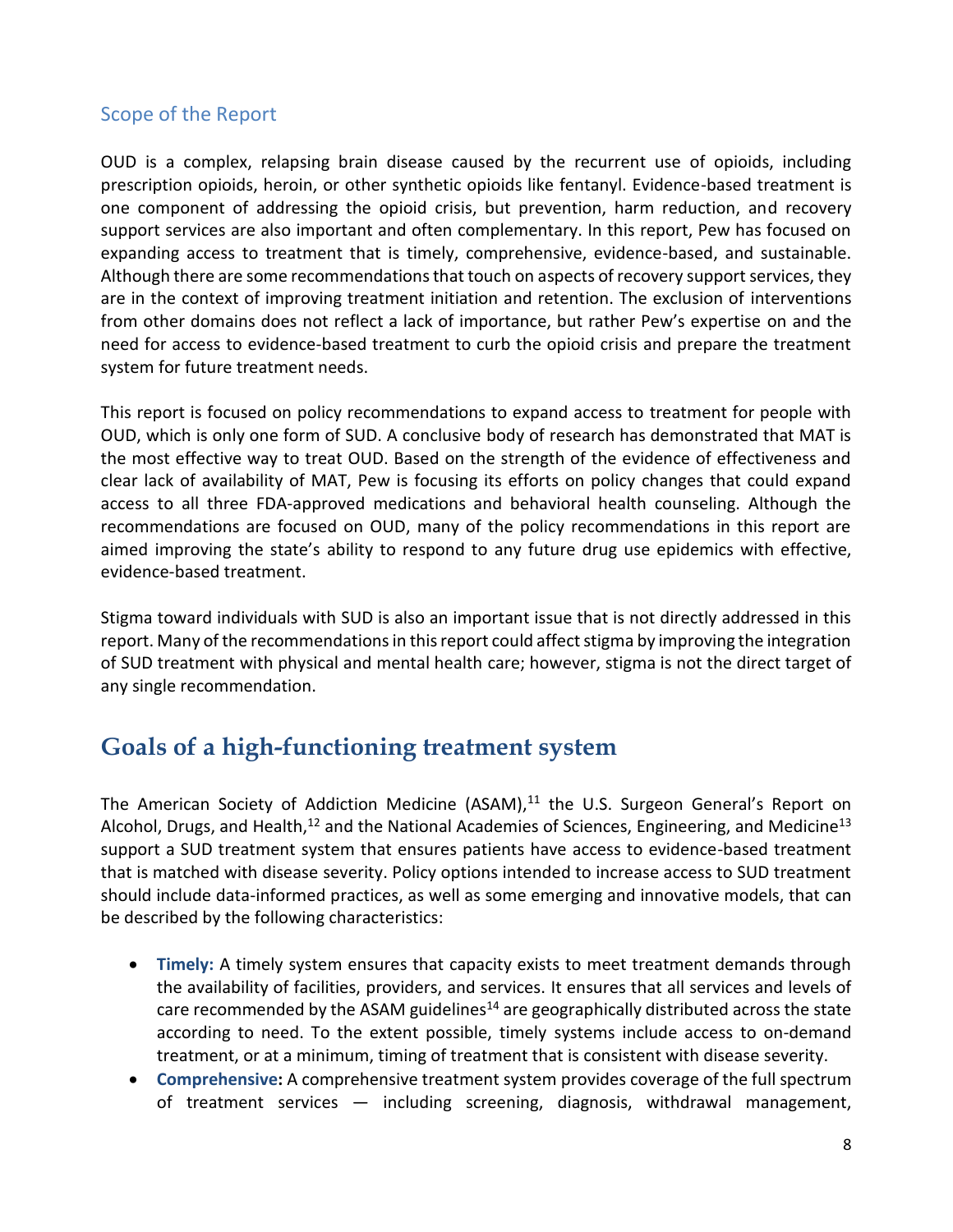maintenance, and recovery — by public (such as Medicaid) and private insurers. This system addresses population-specific needs, such as care for juvenile, pregnant, and justice-involved populations, and coordinates care for SUDs, mental health, and physical health.

- **Evidence-based:** An evidence-based system includes coverage and utilization of all FDAapproved medications for the treatment of SUD and behavioral health services recommended in evidence-based guidelines, as well as the screening and treatment of cooccurring mental health disorders and infectious disease complications. The state infrastructure, including surveillance systems, will be optimized to document the scope of SUDs, monitor progress, and guide evidence-based interventions.
- **Sustainable:** A sustainable system uses funding efficiently, optimizes federal funding resources, and collaborates with community-based partners to augment treatment services. It retains relevance by adapting to emerging substances of misuse and effectively managing the disease burden in the state.

### Comprehensive Treatment System Framework

An effective and comprehensive treatment system requires several foundational elements to ensure access to high quality and evidence-based care, including substance use disorder workforce, treatment system transformation, coverage and reimbursement, and underserved populations. Pew's focus on these areas are based upon engagement with state stakeholders and extensive discussions with federal, state, and academic experts. This framework provides a lens to monitor and guide Indiana's progress towards building a robust treatment system that can meet the need for SUD care across the state.

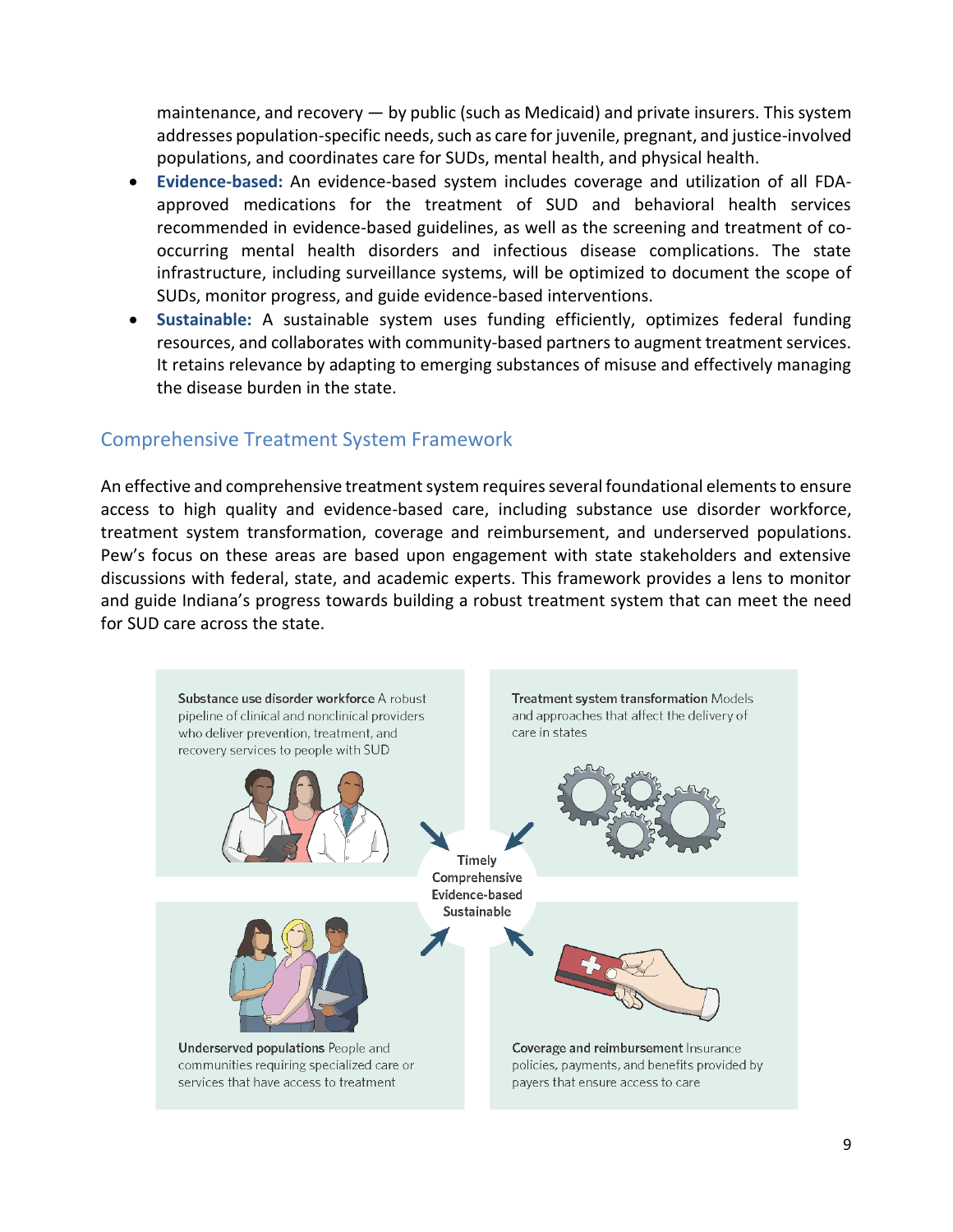# **Proposed Recommendations**

# Treatment System Transformation

**Recommendation 1:** The Governor should direct the Family and Social Services Administration (FSSA), in collaboration with the Executive Director of Drug Prevention, Treatment, and Enforcement, to implement a comprehensive regulatory approach to office-based opioid treatment (OBOT) that considers quality improvement efforts, increasing number of providers, and diversion minimization with expert input and emerging evidence from other states.

**Recommendation 2**: The Governor should require annual reporting from the Family and Social Services Administration (FSSA) to describe the progress made in establishing new opioid treatment programs (OTPs) and increasing patient access to evidence-based care.

**Recommendation 3:** The Indiana legislature, in collaboration with the Family and Social Services Administration, should revise the legal definition of recovery housing to prevent the exclusion of persons taking Food and Drug Administration (FDA)-approved medications for the treatment of substance use disorders (SUDs).

# Substance Use Disorder Workforce

**Recommendation 4:** Indiana Medicaid, in collaboration with Indiana Professional Licensing Agency (PLA) should assess its reimbursement rates for counseling services for substance use disorder (SUD) in community-based settings and increase them as appropriate to improve access to these services.

# Underserved Populations

**Recommendation 5:** Building on programs initiated in Indiana's prisons, the Governor should task the Indiana Criminal Justice Institute (CJI) with assessing medication-assisted treatment (MAT) availability within county jails and develop a pilot program to expand availability of all Food and Drug Administration (FDA)-approved medications for opioid use disorder (OUD) in at least one county jail.

**Recommendation 6**: The Governor should task Indiana Medicaid, in collaboration with the Indiana Criminal Justice Institute (CJI) with establishing a pilot program for jails to test innovative ways to ensure that Medicaid-eligible inmates re-entering the community have Medicaid benefits unsuspended upon release, are aware of their Medicaid benefits, and are connected to health care in the community.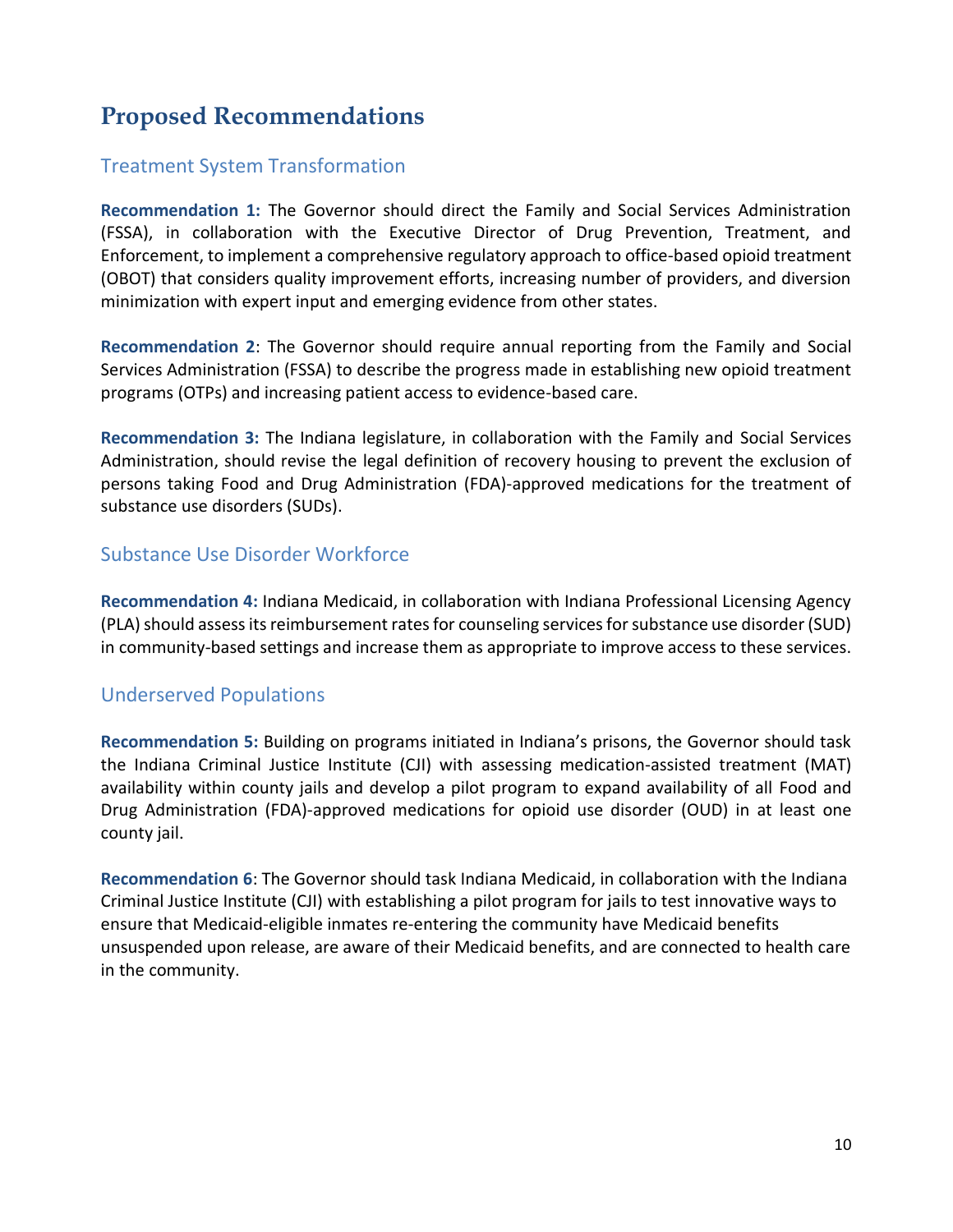# **Treatment System Transformation**

### **Background**

Across the country, the treatment system falls short in meeting the needs of people with SUDs. Roughly 2 in 10 people with an SUD receive any treatment,<sup>15</sup> the quality of treatment varies significantly, and many programs do not even offer MAT, the gold standard of care. <sup>16</sup> When people with SUD seek treatment, they often face barriers related to access, including lack of health care coverage and not being able to afford the cost of treatment (26.9 percent) and not knowing where to go for treatment (19.1 percent).<sup>17</sup> The lack of integration of treatment for physical and mental health conditions is another limitation of the U.S. treatment system. More than 8 million adults have co-occurring mental illness and SUD, but only 6.9 percent of this population receive treatment for both conditions.<sup>18</sup> Access to affordable care that is integrated across primary, acute, and behavioral health settings is critical to meet the complex needs of patients with SUD.

#### Recommendations

**Recommendation 1:** The Governor should direct the Family and Social Services Administration (FSSA), in collaboration with the Executive Director of Drug Prevention, Treatment, and Enforcement, to implement a comprehensive regulatory approach to office-based opioid treatment (OBOT) that considers quality improvement efforts, increasing number of providers, and diversion minimization with expert input and emerging evidence from other states.

#### *Problem*

The number of providers eligible to prescribe buprenorphine, one of three FDA-approved medications used to treat OUD, is lower in Indiana than surrounding states. In addition, stakeholder interviews revealed concerns about the quality of treatment available when delivering buprenorphine in office-based settings. The state would benefit from a comprehensive approach that examines financial incentives and the state's regulatory structure with the goal of enhancing access to treatment in this setting.

#### *Background*

Any comprehensive strategy to increase access to MAT must ensure that people with OUD have access to all three FDA-approved medications to treat OUD: methadone, buprenorphine and naltrexone. The right medication for any one person may depend on a variety of factors; treatment plans for OUD are patient-specific, created with input from the patient, the prescriber, and other members of the health care team.

Unlike methadone, buprenorphine can be prescribed by providers working in office-based settings. These providers are subject to federal requirements, including a full day or more of training that is needed to obtain the waiver needed to prescribe buprenorphine; many states also impose additional restrictions on buprenorphine providers. In general, OBOT refers to treatment provided outside of opioid treatment programs — where methadone can be administered — and commonly involves prescribing buprenorphine.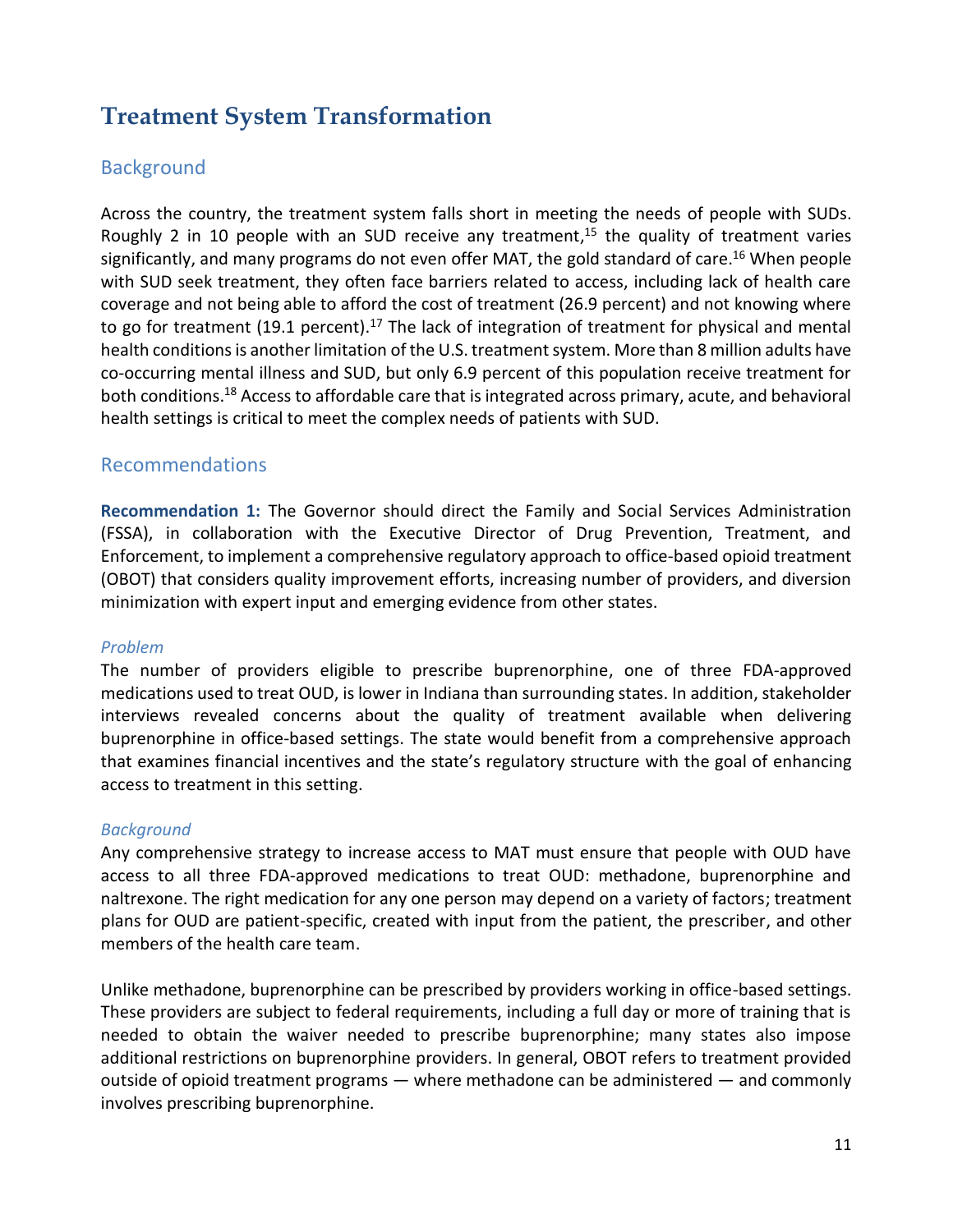Buprenorphine is a partial opioid agonist that may be prescribed on a weekly or monthly basis for at-home use.<sup>19,20</sup> Many stakeholders interviewed during Pew's system assessment expressed concerns about the quality of OBOT treatment, including whether counseling was provided with medications and whether buprenorphine was being diverted to people for whom it had not been prescribed. <sup>21</sup> A 2016 National Forensic Laboratory Information System analysis found buprenorphine was the ninth most common drug, and fourth most common prescription opioid, among drugs secured in law enforcement operations.<sup>22</sup> However, other studies have shown that much of the diversion is linked to the deficiency in treatment options.<sup>23</sup> Illicit buprenorphine is often used to manage symptoms by those unable to access treatment;<sup>24</sup> most illicit buprenorphine users are interested in initiating treatment.<sup>25</sup>

The lack of treatment options for people with OUD has been well-documented. Indiana has only 8.2 buprenorphine-waivered prescribers per 100,000-person population in comparison to its neighboring states, which average over 20 buprenorphine prescribers per 100,000-person population. <sup>26</sup> Almost half of counties nationwide do not have a physician with a waiver to provide buprenorphine. The problem is even worse in rural areas where 60 percent of counties lack a buprenorphine prescriber.<sup>27</sup> Concerns about diversion are a barrier to prescriber uptake. A survey of rural physicians found that worries about diversion, time constraints, and lack of access to mental health supports were the top barriers to incorporating buprenorphine into their practice.<sup>28</sup>

Given concerns about diversion and the overall quality of care delivered to people with OUD, many states have created regulatory structures for OBOT. Any regulatory approach must balance: 1) minimizing diversion, 2) improving quality, and 3) ensuring that access to care is not impeded by deterring providers from being willing to prescribe buprenorphine. ASAM has outlined recommendations for states considering regulations. For example, states should rely on medical boards and health departments to oversee regulations. Additionally, regulations should not include non-evidence-based treatment standards, such as tapering schedules (the gradual discontinuation of a therapeutic drug over time).<sup>29</sup>

To address this issue, Indiana lawmakers in 2016 passed two laws, Senate Enrolled Act 297<sup>30</sup> and Senate Enrolled Act 214, $31$  which required the FSSA's Division of Mental Health and Addiction (DMHA) to develop best practice guidelines for OBOT. These guidelines, which provide a standard of care, were informed by existing research, such as the Substance Abuse and Mental Health Services Administration's (SAMHSA) buprenorphine clinical guidelines,<sup>32</sup> which detail the pharmacology of buprenorphine and the screening and assessment protocols necessary when determining the appropriateness for buprenorphine treatment. DMHA's guidelines provide important direction on treatment components such as diagnosing OUD, using medications appropriately, delivering counseling, training providers, and treating pregnant women. However, these guidelines have not been translated into regulatory policy.

In creating any regulations, Indiana officials could draw from the experience of other states in developing an approach tailored to the state. Evidence regarding the effectiveness of OBOT regulations at reaching the three goals described earlier is still emerging. States that have taken regulatory action include Tennessee, West Virginia, and Ohio. Common themes across these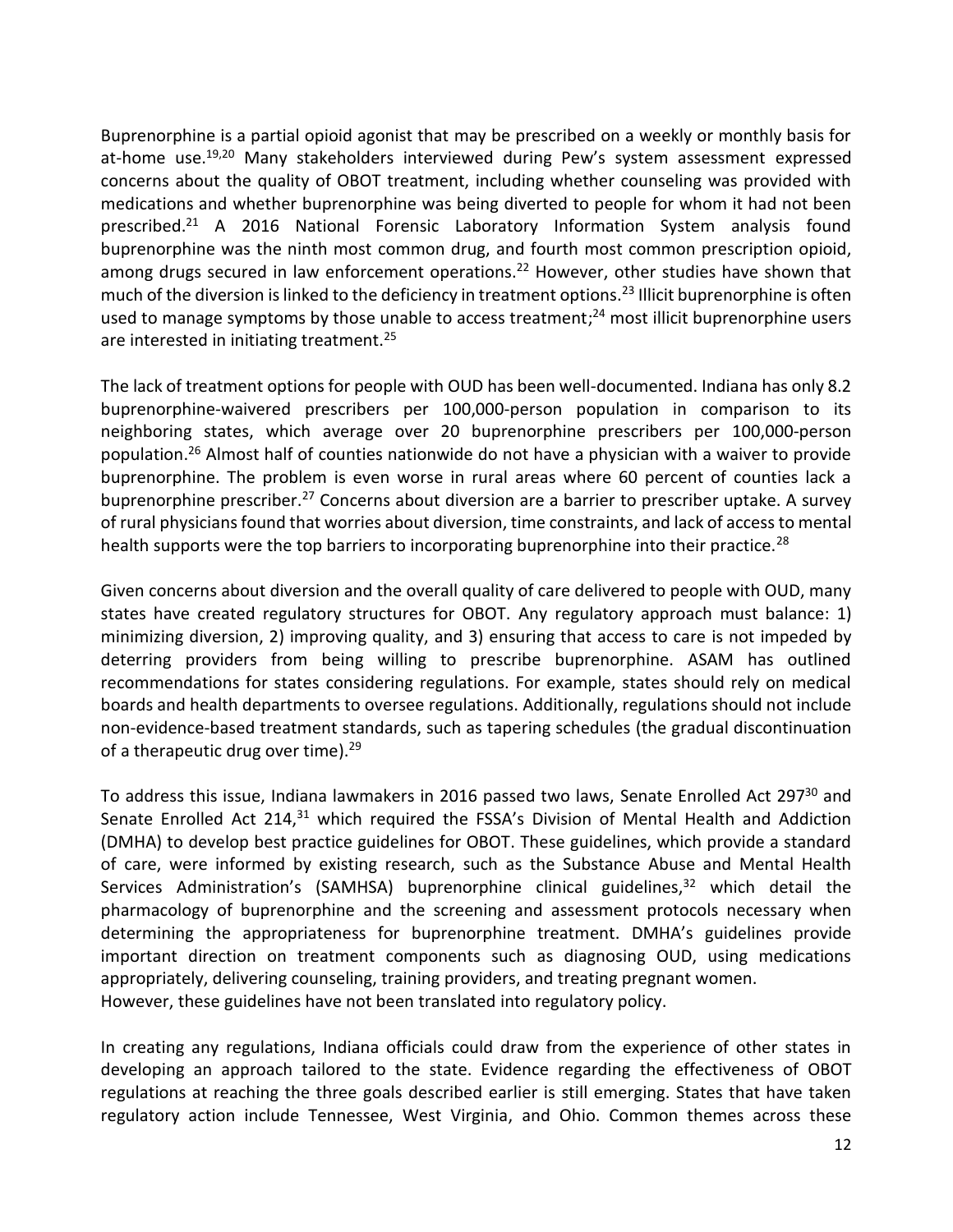regulations included medical regulatory board oversight; exemptions for providers with specific caseloads; definitions for providers, facilities and services associated with buprenorphine prescribing; and standardized reporting structures to monitor quality of care. Examples by state include:

Medical Regulatory Board Oversight:

- Ohio: OBOTs are regulated by the State Medical Board of Ohio and State of Ohio Board of Pharmacy. The state medical board issued proposed regulations for physicians<sup>33</sup> and physician assistants<sup>34</sup> that establish standards and procedures for treatment within OBOTs.
- Tennessee: OBOTs are regulated by the Department of Mental Health and Substance Abuse Services (TDMHSAS). 35
- West Virginia: OBOTs are regulated by the Office of Health Facility Licensure and Certification within the Department of Health and Human Resources and must designate a medical director responsible for overseeing the program.<sup>36</sup>

Provider Exemptions:

- Ohio: Facilities treating 30 or fewer patients are exempt from obtaining a terminal distributor of dangerous drugs license.<sup>37,38</sup>
- Tennessee: Facilities (stand-alone clinics, individual prescribers) treating fewer than 150 patients, or less than 50 percent of their patient base, with buprenorphine are exempt from obtaining a license through the TDMHSAS.<sup>39</sup>
- West Virginia: Practitioners treating 30 or fewer patients may be exempted from licensure through an application to the Office of Health Facility Licensure and Certification.<sup>40</sup>

Another consideration is how a state may encourage providers to offer quality care consistent with ASAM<sup>41</sup> and SAMHSA buprenorphine clinical guidelines.<sup>42</sup> Virginia Medicaid demonstrated an increase in OUD treatment with the Department of Medical Assistance Services' Addiction and Recovery Treatment Services (ARTS) program in 2017. Through ARTS, the state implemented a comprehensive package of changes designed to deliver the full continuum of care for OUD treatment, which included an OBOT component.<sup>43</sup> To promote provider participation, the agency made reimbursement rates for addiction treatment services more competitive with statewide commercial payers. To direct state funds to cost-effective, evidence-based treatment, ARTS initiated a preferred OBOT model of care, which gave qualifying providers an enhanced rate that included care coordination payments and a simplified prior authorization process. Within nine months, the state went from 38 to 76 OBOT treatment locations and experienced a 51 percent increase in Medicaid members treated for OUD. During the first five months of the program, the number of Medicaid beneficiaries receiving buprenorphine increased by 25 percent.<sup>44</sup>

Massachusetts implemented an OBOT model in 2007 that allowed physicians to treat a larger patient base with clinical support from a Nurse Care Manager (NCM) who completed a training program.<sup>45</sup> In the Massachusetts NCM Model, NCMs are responsible for conducting an initial screening of patients, including documentation of substance use, treatment history, and medical and psychiatric history. After the physician confirms the patient's diagnosis and appropriateness of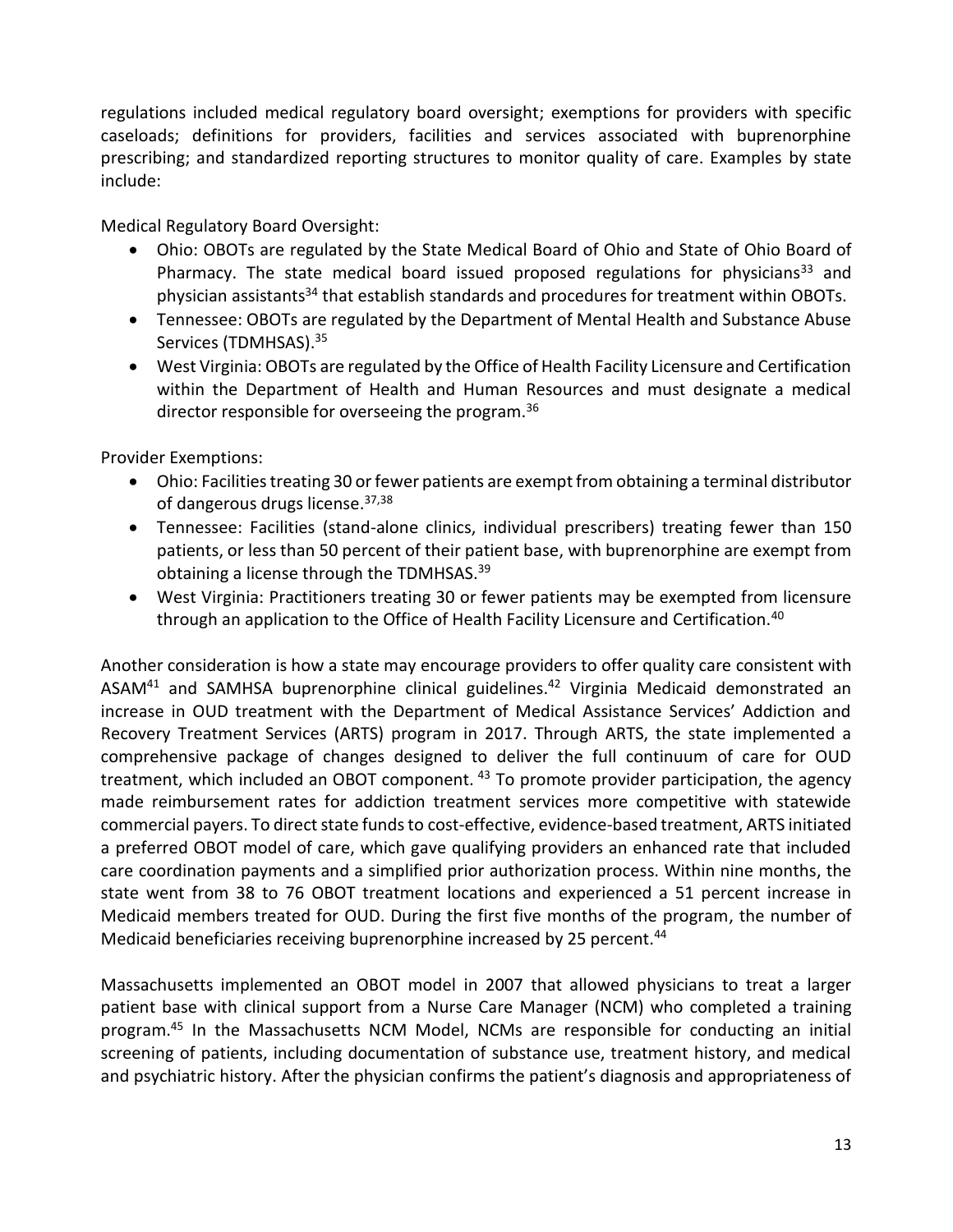buprenorphine treatment, the patient schedules an appointment with the NCM for medication induction.

The NCM model has shown promising outcomes. Between 2007-2014, the number of patients accessing buprenorphine increased from 327 to 3,000<sup>46</sup> and the number of physicians prescribing buprenorphine in participating community health centers rose from 24 to 114 within 3 years of implementation.<sup>47</sup> By demonstrating compliance with standards such as patient treatment counts and an increased number of OBOT providers, the program received state grant funding for seven years.<sup>48</sup>

#### *Proposed Solution*

The Governor should charge the FSSA and the Executive Director of Drug Prevention, Treatment, and Enforcement with developing a comprehensive approach to OBOTs in Indiana that minimizes diversion, increases quality, and does not deter patient access. This approach should be informed by national best practices of evidence-based care, such as those from SAMHSA and ASAM, and draw on preexisting regulatory efforts underway from the DMHA. FSSA and the Executive Director should consult with the DMHA, Indiana State Department of Health, Indiana Medicaid, Indiana ASAM, Professional Licensing Agency, members of law enforcement, and any additional groups or stakeholders deemed appropriate.

This comprehensive approach should consider:

- Quality improvement efforts
	- o The appropriate public health agency or agencies to implement and oversee any regulatory approach;
	- $\circ$  Services offered directly or through referral as part of quality care (e.g., medications, counseling, etc.);
	- $\circ$  Quality metrics to ensure the delivery of evidence-based care required through a reporting mechanism to the appropriate state oversight agency; and
	- $\circ$  Specialized treatment for pregnant women (i.e. co-management with an obstetrician and other specialists).
- Increasing number of providers
	- o Exemptions for prescribers treating low numbers of patients;
	- o Financial and administrative incentives to encourage quality care;
	- $\circ$  Collaborative relationships between office-based providers and OTPs; and
	- o Elimination of any regulatory barriers that limit access to evidence-based care such as requirements that a patient have OUD for a certain period before receiving care.
- Diversion minimization
	- o Regulatory requirements such as licensing;
	- o Diversion control measures (e.g., drug testing, prescription drug monitoring program queries, etc.); and
	- o Appropriate licensed and credentialed healthcare providers overseeing treatment.

FSSA and the Executive Director of Drug Prevention, Treatment, and Enforcement should outline the necessary authorities, resources, and regulations needed to advance the plan, and report to the Governor no later than December 1, 2018 to inform the 2019 legislative session.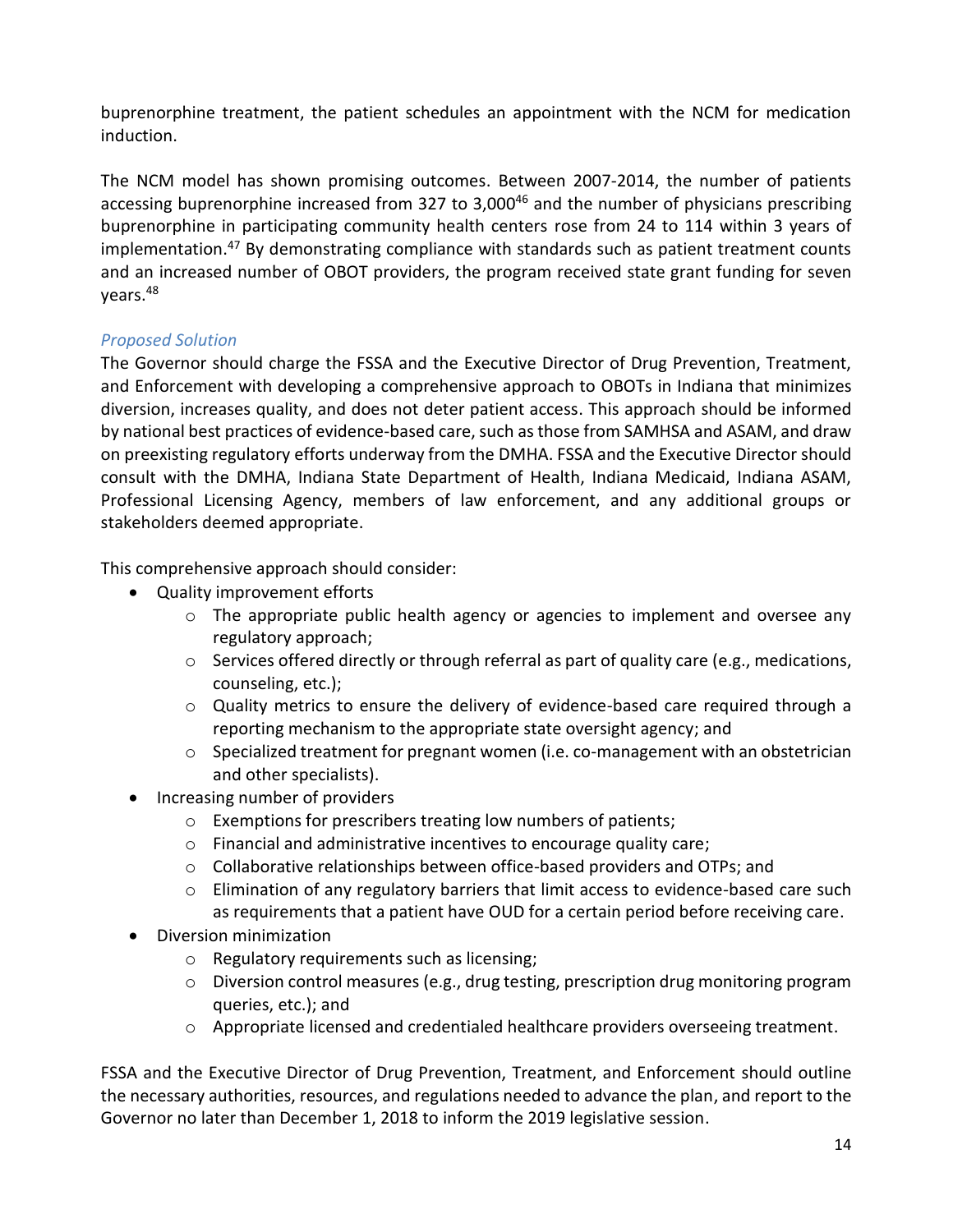**Recommendation 2**: The Governor should require annual reporting from the Family and Social Services Administration (FSSA) to describe the progress made in establishing new opioid treatment programs (OTPs) and increasing patient access to evidence-based care.

#### *Problem*

The number of OTPs in the state is insufficient to meet the needs of Indiana residents with OUD, and there is currently no timeline to establish the new OTPs permitted under Public Health Law 195.

#### *Background*

OTPs are state- and federally-regulated facilities that provide medication, counseling and other services for individuals with OUD.<sup>49</sup> An OTP is the only facility where patients can receive methadone for the treatment of OUD.<sup>50</sup> Although patients can receive buprenorphine and naltrexone in other settings, methadone is a critical part of any state's treatment system.

OTPs have demonstrated effectiveness in Indiana. In 2016, 78.9 percent of patients receiving treatment at an OTP reported reduced use of prescription opiates, 85.1 percent reported reduced use of illegal non-prescription opiates, and 70.9 percent reported improved family relationships.<sup>51</sup>

In 2014, only 14 state-regulated OTPs existed.<sup>52</sup> Recognizing the need to expand access to methadone and OTPs, Indiana engaged in an OTP expansion process over the course of several years. In 2015, Senate Act 464 enabled the establishment of five new centers by June 2018.<sup>53</sup> Locations of the five OTPs were strategically chosen to reduce the time it takes individuals to access daily treatment, and target counties with high numbers of naloxone use.<sup>54,55</sup> Three years later, four of these five OTPs have opened, providing 18 facilities for Indiana residents to obtain treatment. Despite these increases, Indiana currently ranks 42<sup>nd</sup> in OTPs per capita, with 2.7 facilities per 1,000,000 residents, <sup>56</sup> and the state has a moratorium on the establishment of new OTPs without legislative authorization.<sup>57</sup>

Qualitative information gathered through focus groups, collected prior to the most recent expansion, also confirmed barriers to treatment access. Many participants — especially those in rural areas — expressed a sense of urgency relating to treatment access, with a need for more locally based MAT programs. A focus group participant reported the challenge of not having an OTP in her area:

*We live in a city of 300,000 people and there's only one methadone clinic. That's ridiculous. - Currently Misusing Opioids, Ft. Wayne, Female*

In 2018, the Indiana General Assembly passed House Bill 1007, enabling the FSSA to establish nine additional OTPs. When these OTPs begin serving people with OUD, nearly every person in the state should be within an hour's drive to treatment.<sup>58</sup> However, no formal timeline exists to facilitate this expansion and ensure a swift rollout for these facilities.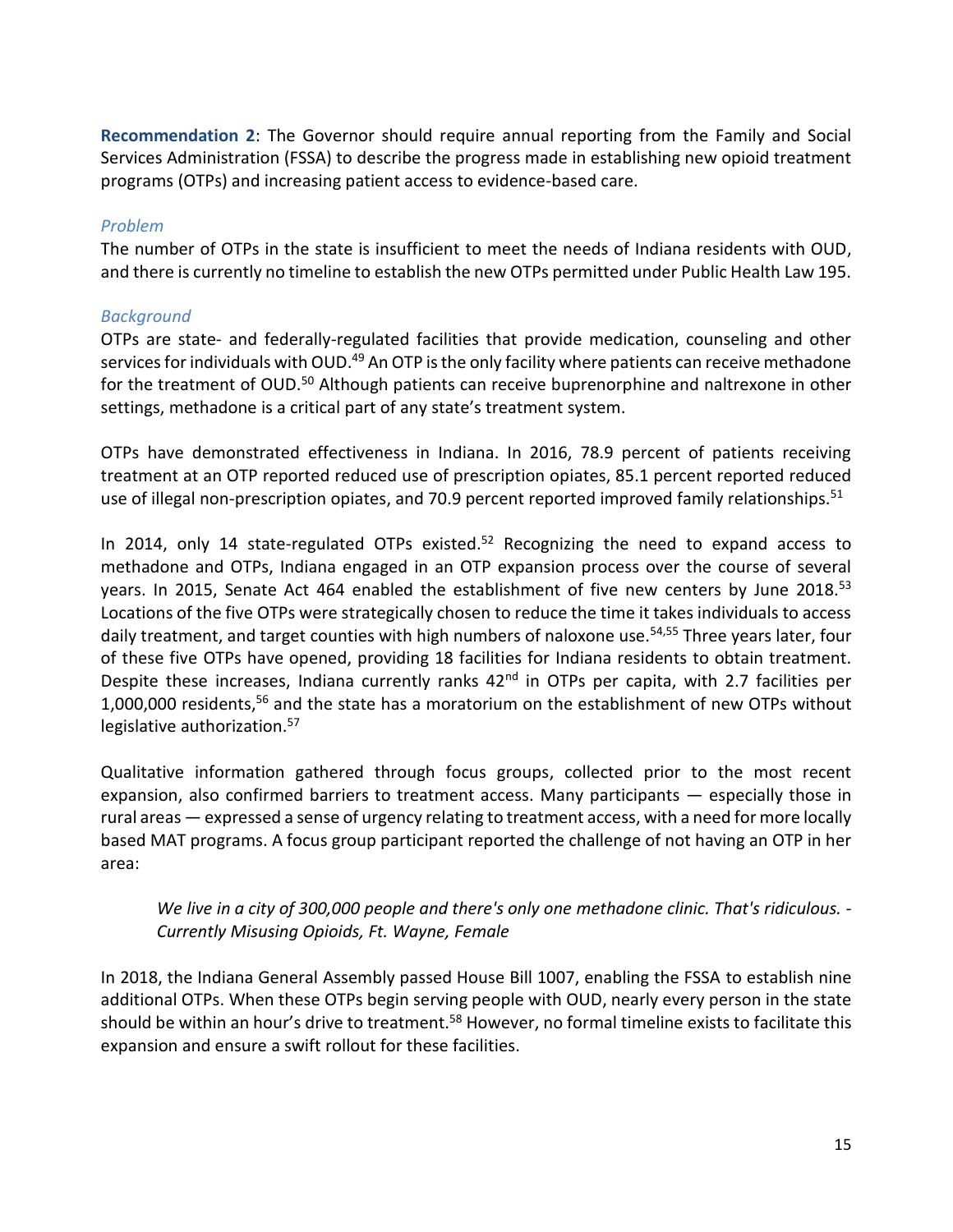Expansion of OTPs is particularly important given that the state took another important step forward by implementing Medicaid coverage of methadone in 2017, increasing the number of patients with access to that medication.<sup>59</sup> Indiana is now one of 37 states that provides coverage of methadone.<sup>60</sup>

To ensure that people with OUD are able to obtain care, the state needs to ensure that these OTPs are placed in high-need areas and open in a timely manner.

#### *Proposed Solution*

The Governor should issue an Executive Order to amend Indiana Code (12-23-18-8) to require new annual reporting by FSSA to describe the progress made in establishing new OTPs and the adequacy of the state's OTP system. DMHA should include this in its annual report to the legislature beginning in June 30, 2019.

The Indiana legislature recognized the value of collecting data on the progress of opening new OTPs by requiring a progress report as part of Senate Act 464, which authorized the establishment of five new OTPs. Many measures in this report would be valuable to collect as part of DMHA's annual report on key metrics of the state's OTP system. This additional information would assist the Commission and policymakers in identifying whether additional steps need to be taken to increase patient access to OTPs.

Starting with the 2019 report, FSSA should use the following minimum information to describe the progress of the OTP expansion in annual reports:

- The number of OTPs that opened in the previous year;
- The impact that the new facilities had on patient access to OTPs (e.g., reduced distance to OTPs, decreased overdose incidents reported by emergency medical providers, etc.);
- The number of individuals served in OTPs;
- The number of OTPs accepting Medicaid patients;
- The number of Medicaid patients treated in OTPs;
- Treatment outcomes for individuals receiving services in OTPs;
- The adequacy of the existing OTP treatment system in meeting the needs of residents with an opioid use disorder; and
- Efforts to engage with state and local officials to educate communities about the evidence-based treatment delivered by OTPs and expand these facilities. This includes an aggregate description of outreach to:
	- Local law enforcement officials;
	- Local coordinating councils;
	- **•** Organizations representing;
		- OTPs;
		- The medical community;
	- Local health departments;
	- Community-based mental health and addiction service providers;
	- City and county government representatives;
	- School administrators; and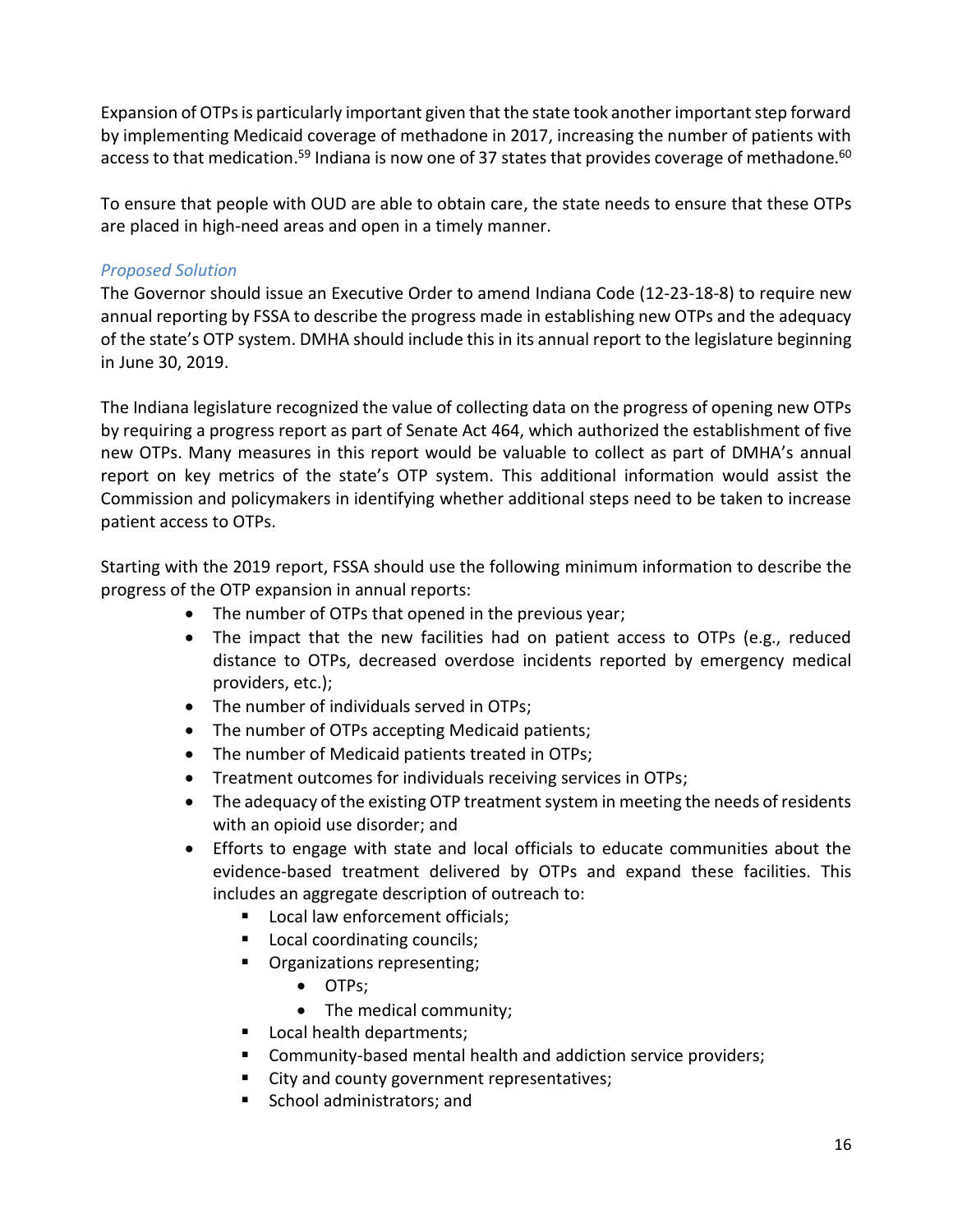■ Other interested parties as determined by the state.

This report will complement the work of the state's Management Performance Hub (MPH), which aided in identifying placement for the five OTPs and will assist in the data-driven selection of future OTPs.

**Recommendation 3:** The Indiana legislature, in collaboration with the Family and Social Services Administration, should revise the legal definition of recovery housing to prevent the exclusion of persons taking Food and Drug Administration (FDA)-approved medications for the treatment of substance use disorders (SUDs).

#### *Problem*

SUD patients on MAT experience exclusion or discrimination in Indiana's recovery housing infrastructure.

#### *Background*

Recovery houses are residential environments that provide individuals in recovery from SUD with alcohol and drug-free cohabitation spaces. They often include peer support and other services such as individual and group therapy, employment opportunities, and assistance with social, personal, and living skills.<sup>61</sup>

These types of living environments can play a positive role in helping individuals achieve long-term recovery. Patients in recovery homes have reduced substance use, lower incarceration rates, and increased employment compared to those not in recovery homes.<sup>62,63</sup> Recovery houses have been shown to be cost-effective, with cost savings between \$17,830 and \$29,000 per person; these savings factor in the cost of substance use, illegal activity, and incarceration that might occur without the support that recovery housing offers.<sup>64</sup> Another analysis found patients who had stayed in recovery homes for longer than six months had better employment and substance use outcomes than those who did not enter recovery homes. 65

Patients with SUD report housing as a top concern during their recovery, and may need to stay in recovery housing as part of their treatment.<sup>66</sup> Unfortunately, many of these residences prohibit or actively discourage the use of MAT.

Indiana Senate Bill 402 (2017) requires that certified recovery residences adhere to ethical standards set by the National Alliance for Recovery Residences to ensure quality, safety, and accountability.<sup>67</sup> Additionally, Sec. 158.2 of the bill defines a recovery residence as an abstinence-based living environment that promotes recovery from alcohol and other drugs. For individuals who are in treatment for OUD, an abstinence-based living environment allows medications (i.e., methadone, buprenorphine, and naltrexone) if there is a "goal of opioid abstinence or the minimum clinically necessary medication dose."<sup>68</sup>

According to conversations with stakeholders, this qualifier has led some recovery residences that receive state funding to pressure those individuals on MAT to cease taking medications prematurely in the pursuit of opioid abstinence, and has contributed to exclusion of and discrimination against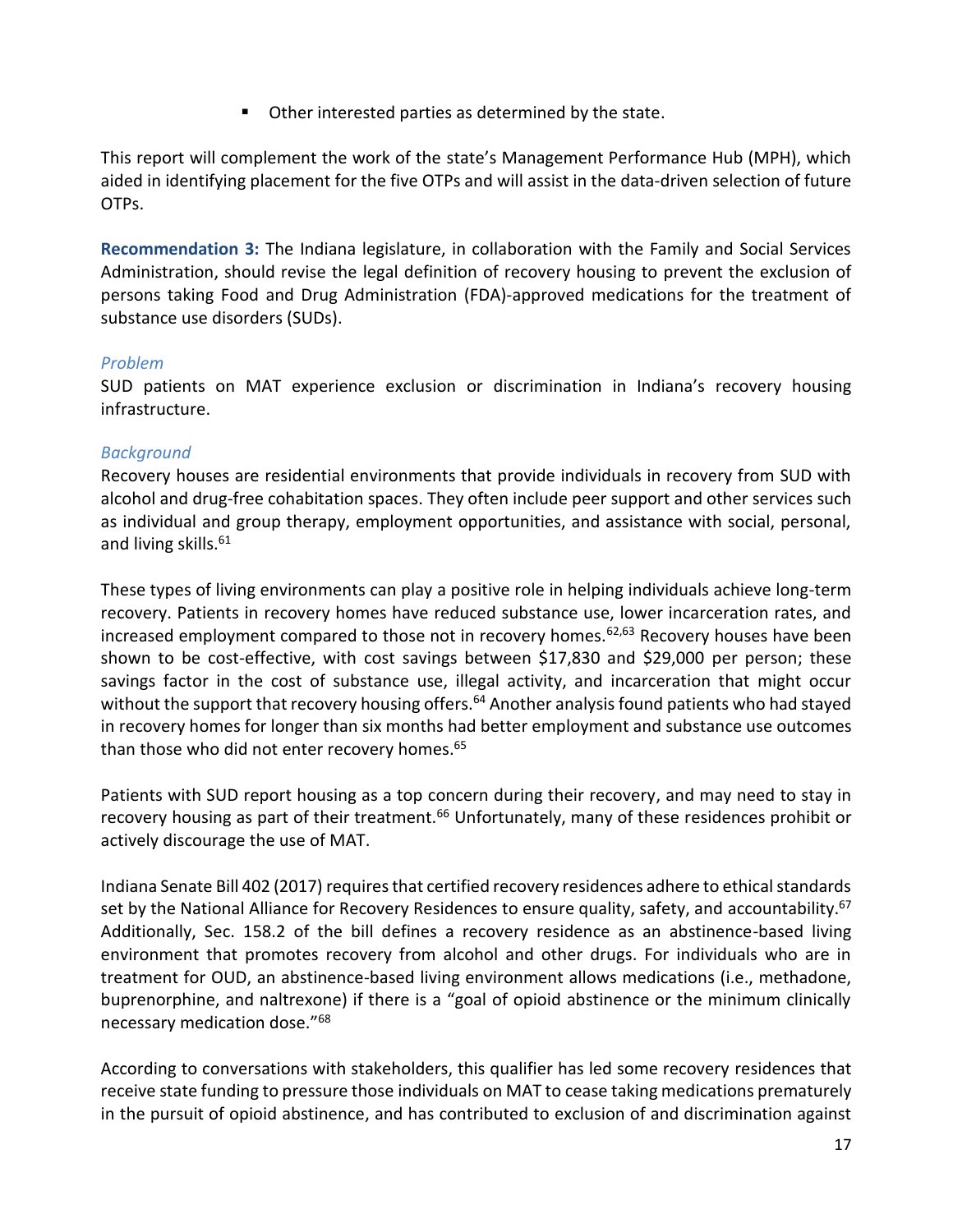individuals taking medications as part of their OUD treatment. This bias against the use of MAT is consistent with what was said by some focus group participants, who felt that MAT was a "substitution" of one drug for another.

#### *Proposed Solution*

The legislature should promptly clarify the definition of "recovery residence" under Sec. 158.2 of Senate Bill 402 (2017). As currently written, the definition of "recovery residence" may allow for the exclusion of or discrimination against individuals on MAT. In order to ensure that all individuals on MAT can access recovery housing, the definition of recovery residence should be amended to include clear, affirmative language that allows the use of MAT. FSSA may consider drawing language from New Jersey's Senate Bill 2964 (2017), which prohibits residential housing from denying admission to individuals receiving MAT, or from Ohio, which amended House Bill 483 (2016) to specify that patients are permitted to take their prescribed medication while residing in these facilities. 69,70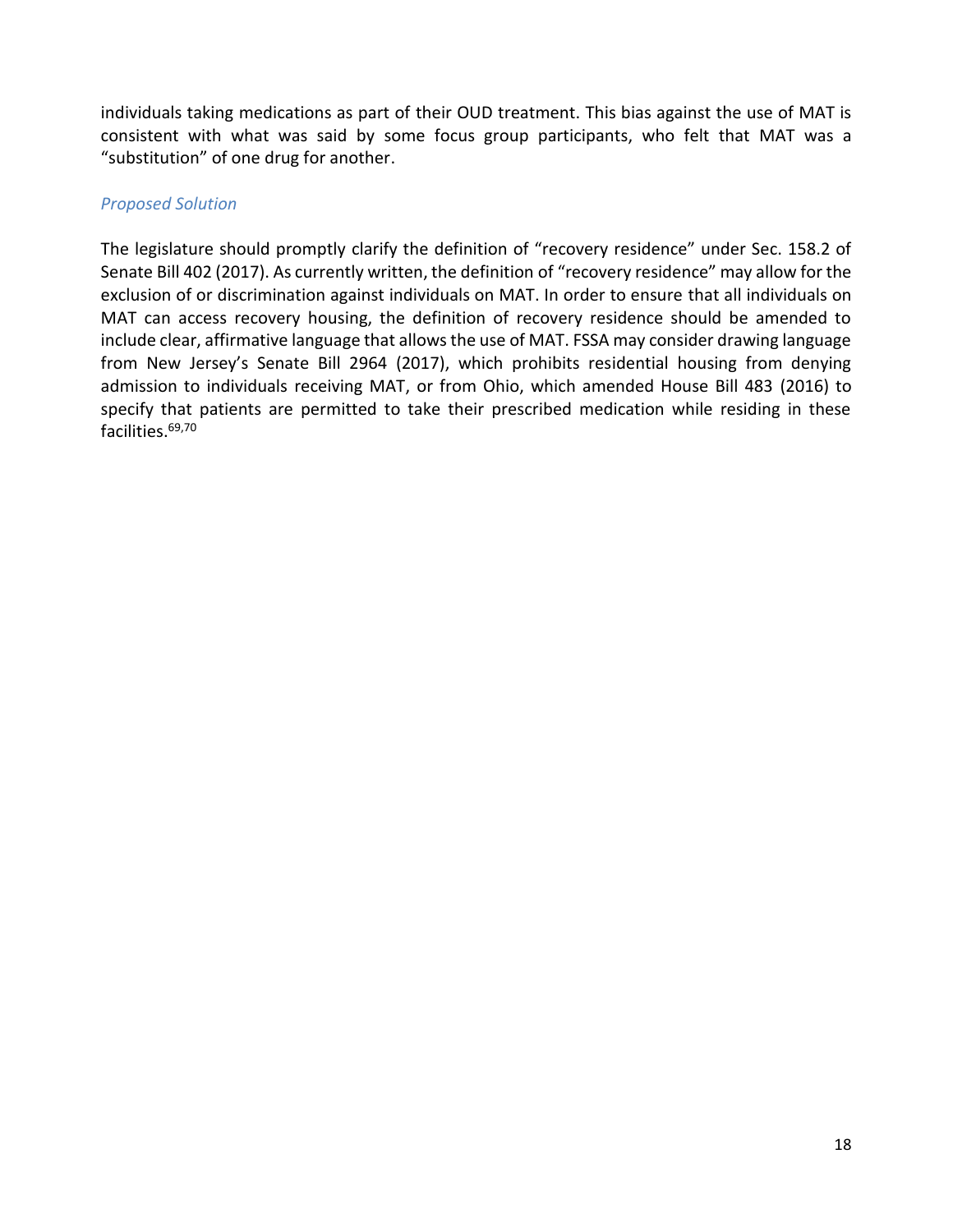# **Substance Use Disorder Workforce**

### **Background**

An effective treatment system must ensure enough providers are available to meet the need for services across the state. A number of initiatives  $-$  including the Governors Health Workforce Council, Indiana University Grand Challenges, and advocacy groups across the state — have allocated resources to support research and implement programs to enhance the quantity and quality of Indiana's SUD workforce. Efforts by state agencies, legislators, health care experts and industry leaders across the public and private sectors will be needed to coordinate efforts and develop a long-term strategy to ensure that Indiana has an accessible, well-trained, and flexible health workforce.

**Recommendation 4:** Indiana Medicaid, in collaboration with Indiana Professional Licensing Agency (PLA) should assess its reimbursement rates for counseling services for substance use disorder (SUD) in community-based settings and increase them as appropriate to improve access to these services.

#### *Problem*

Indiana does not have enough counselors to treat people with SUD in community-based settings.

#### *Background*

Substance use disorder counselors and other mental health professionals (e.g., marriage and family therapists, social workers, mental health counselors, psychologists, psychiatrists, and psychiatric advanced practice nurses) provide behavioral therapy services  $-$  a key component of MAT.<sup>71</sup> Specifically, counselors with experience in SUD provide particular therapies (e.g. motivational interviewing, cognitive behavioral therapy, and contingency management) that are designed to change or manage behaviors related to substance use.<sup>72</sup> Addiction counselors can work in a range of locations: OTPs, community mental health centers (CMHCs), and various private inpatient and outpatient settings.

Shortages of counselors exist in many parts of the country. For example, 55 percent of U.S. counties do not have a practicing behavioral health worker and 77 percent of counties reported unmet behavioral health needs.<sup>73</sup> The Bureau of Labor Statistics (BLS) predicts a 23 percent increase in demand for these providers between 2016 and 2026.<sup>74</sup>

Indiana faces an even greater shortfall of counselors. Advocates for Human Potential, a non-profit that seeks to improve health and human services systems, developed a Provider Availability Index that quantifies the number of providers available per 1,000 individuals in need of mental health and substance use disorder treatment. Nationally, the Provider Availability Index for SUDs estimates that there are 32 behavioral health specialists available for every 1,000 people with SUD.<sup>75</sup> Indiana falls into the lowest quartile of states, with just 18.3 behavioral health specialists for every 1,000 people with SUD.<sup>76</sup> Additionally, a 2016 survey of Indiana CMHCs revealed that half of addiction counselor positions are unfilled at these facilities.<sup>77</sup>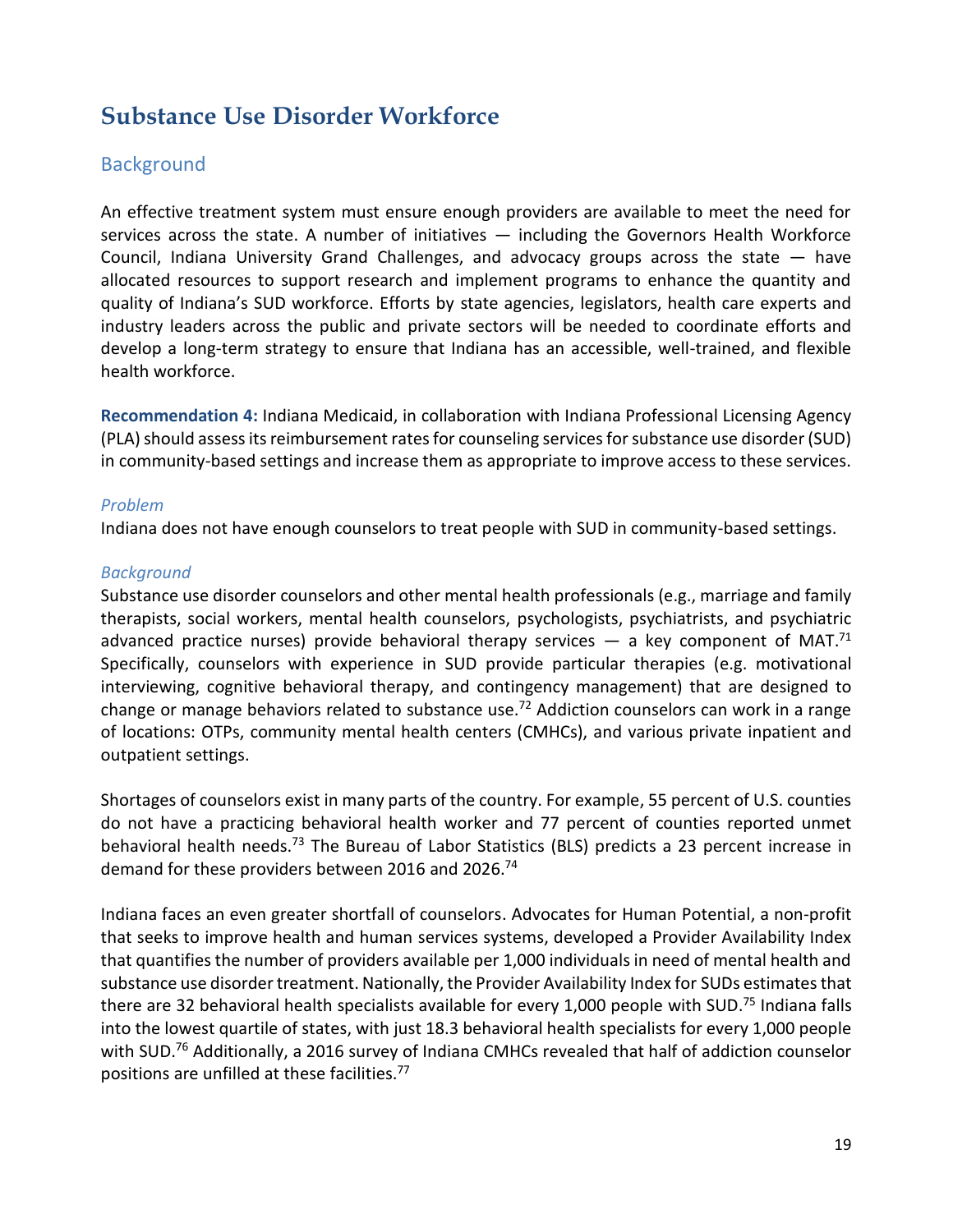Despite the severe treatment gap in Indiana, the number of licensed addiction counselors (i.e., licensed clinical addiction counselors, licensed addiction counselors, and associate level counselors)<sup>78</sup> has decreased since 2010. According to IPLA, Indiana had 1,899 licensed addiction counselors in December 2013. By May 2018, the number of counselors had decreased to 1,512. Currently, half (46 of 92) of Indiana counties have no full-time addiction counselor; 30 of the 46 counties (65.2 percent) are in rural areas.<sup>79</sup>

During our conversations, Indiana stakeholders stated their belief that low provider reimbursement has contributed to the decrease in licensed addiction counselors working in Indiana. Studies in the early 2000s found that a high turnover rate for these counselors was linked to poor compensation and counselor "burnout."<sup>80,81</sup>

Medicaid is an important source of coverage for people with OUD. Nationwide, Medicaid covered 4 in 10 nonelderly adults with OUD in 2016<sup>82</sup> and over 50 percent of patients at CMHCs.<sup>83</sup> As of May 2018, Indiana has enrolled 435,397 individuals in the Healthy Indiana Plan (Indiana's Medicaid plan designed for people aged of 19 to 64 with family incomes less than approximately 138 percent of the federal poverty level).<sup>84,85</sup> The state estimates that 81,000 Healthy Indiana Plan members have SUD, but that only 28 percent of people with a formal diagnosis received any care.<sup>86</sup>

Other states have taken steps to grow their provider workforce by increasing reimbursement and amending Medicaid reimbursement policy. For example, all licensed alcohol and drug abuse counselors in Vermont can participate as Medicaid providers regardless of whether the counselor works for a state-licensed provider adhering to ASAM standards.<sup>87</sup> Kentucky amended its licensure laws in 2014, allowing addiction counselors greater options for what facilities they can work in, as well as allowing them to be reimbursed by Medicaid for a subset of their OUD services.<sup>88</sup>

In 2017, Maine's Department of Health and Human Services — in a partnership with external health consultants — conducted a comprehensive rate review for their Medicaid policy that included an analysis of BLS wage data, benefit packages, and benchmarks from other states.<sup>89</sup> As a result of the review, Maine raised Medicaid reimbursement rates for addiction counselors by 20 percent.<sup>90</sup>

Virginia's ARTS program enhanced the Medicaid benefit as a part of an 1115 waiver that included several reforms, one of which quadrupled reimbursement rates for counselors. Reimbursement rates for other community-based services increased by 50 to 400 percent to bring Medicaid rates in line with commercial payers.<sup>91</sup> The number of counselors and social workers treating patients with OUD increased by 56 percent, and the number of Medicaid members on buprenorphine who received other associated services such as counseling, intensive outpatient, and residential treatment increased by 25 percent from the previous year. $92$ 

#### *Proposed Solution*

The FSSA should assess the Medicaid reimbursement rates for mental health professionals to determine whether changes are needed to increase access to counseling.

The Governor should direct FSSA to assess Medicaid reimbursement rates for addiction counseling in Indiana by comparing these rates to the rates paid by other states' Medicaid programs and private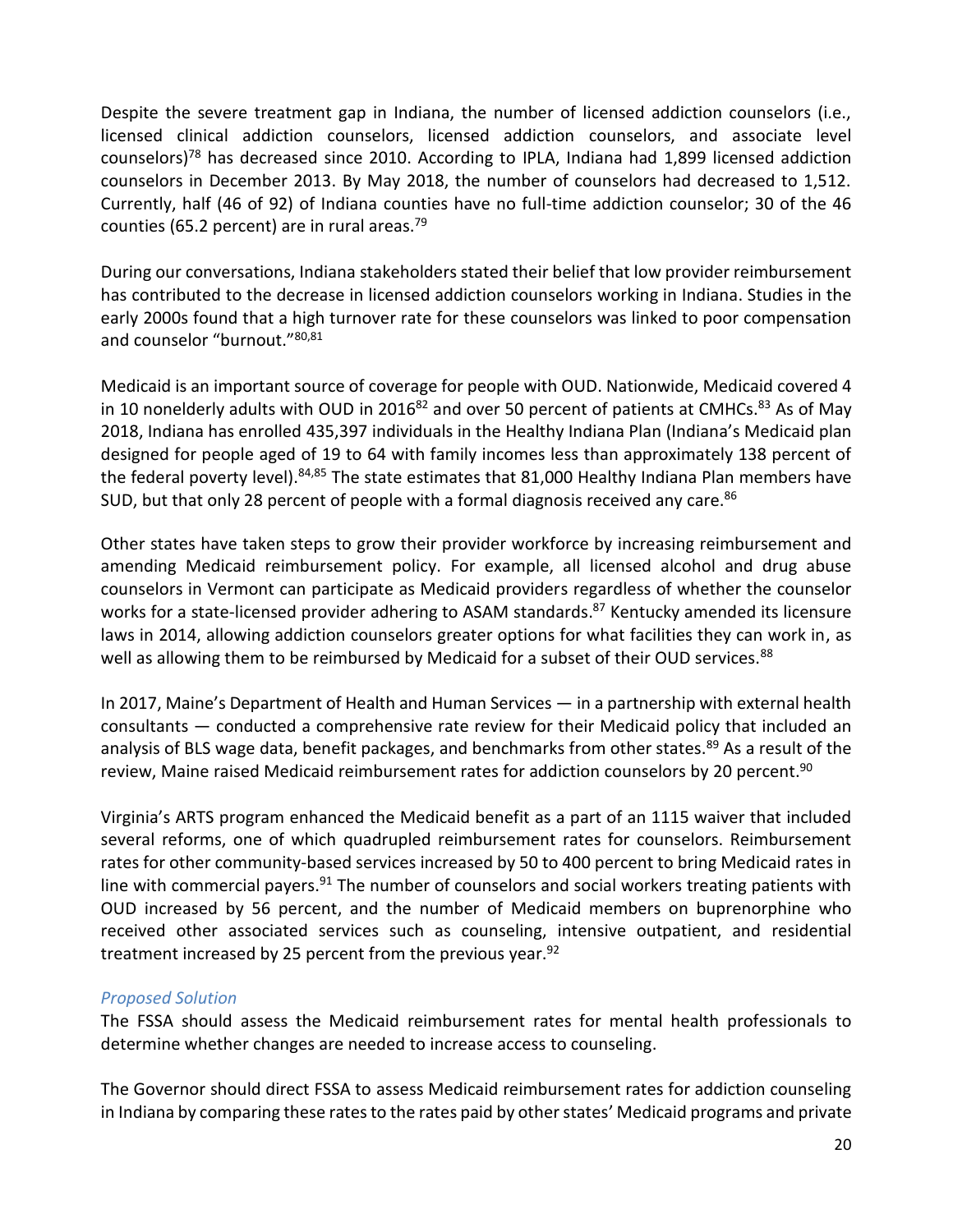payers in Indiana. Assessment of reimbursement rates may lead to a recommendation that rates be increased. This action may provide incentives for counselors to work in community-based settings, where there are currently fewer IPLA-licensed clinical addiction counselors and more patients who are enrolled in Medicaid than in private practice settings. With more providers in community-based settings, the capacity of these state-funded centers to provide the counseling component of MAT would increase. Improved rates in Medicaid may also increase the number of total licensed clinical addiction counselors in the state in other settings.

FSSA should deliver a report on their reimbursement assessment with recommendations to the legislature and Governor by June 30, 2019.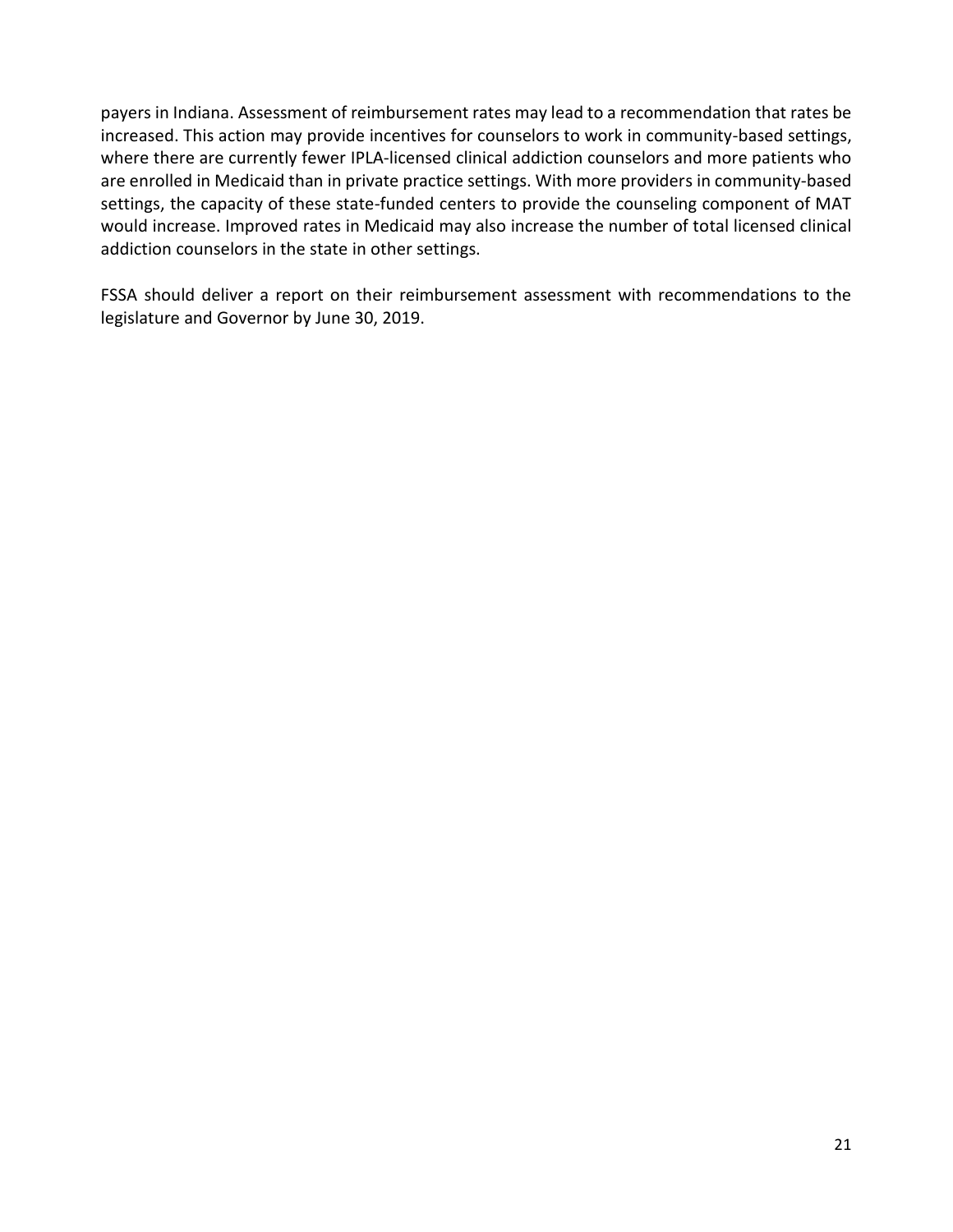# Underserved Populations

# **Background**

Some populations in Indiana face specific barriers in accessing evidence-based treatment, and one group stood out from stakeholder conversations with patients and providers across the state. Justice-involved individuals are largely unable to access any MAT while incarcerated, regardless of whether they were maintained on medications upon entry into jail. This disruption in access to effective treatment puts individuals reentering the community at a high risk for relapse, overdose, or death. In fact, a study from Washington state found that within one week of release from prison, overdose deaths are responsible for more than twice as many deaths as any other cause.<sup>93</sup>

**Recommendation 5:** Building on programs initiated in Indiana's prisons, the Governor should task the Indiana Criminal Justice Institute (CJI) with assessing medication-assisted treatment (MAT) availability within county jails and develop a pilot program to expand availability of all Food and Drug Administration (FDA)-approved medications for opioid use disorder (OUD) in at least one county jail.

#### *Problem*

Provision of medications used to treat OUD in jails is at the discretion of local sheriffs, which often limits the availability of treatment for this vulnerable population.

#### *Background*

The criminal justice system provides an opportunity to connect patients with SUD to needed treatment in a stable and controlled space. However, availability of MAT is inadequate in these settings. According to the most recently available national data, although 55 percent of jail inmates met criteria for SUD, fewer than 7 percent of those individuals received treatment while incarcerated.<sup>94</sup>

ASAM and the American Correctional Association recommend that all inmates with OUD who are undergoing treatment prior to incarceration should be evaluated for consideration to continue treatment in jail or prison.<sup>95</sup> Other organizations such as the Legal Action Center suggest that the justice system, including jails, should offer MAT as a treatment option when clinically appropriate.<sup>96</sup>

Access to MAT in criminal justice settings is associated with reduced recidivism rates, decreased overdose rates, and improved health outcomes.<sup>97</sup> For example:

• In 2016, inmates of the Rhode Island Department of Corrections (RIDOC), a unified prison and jail system, launched a treatment program that provided all FDA-approved medications for those screened for OUD. Within six months of implementation, there was a 61 percent decrease in post-incarceration deaths, accounting for much of the state's overall 12 percent reduction in overdose deaths.<sup>98</sup> A 2018 study showed that methadone and buprenorphine were used more often than naltrexone for treatment within the correctional facility.<sup>99</sup>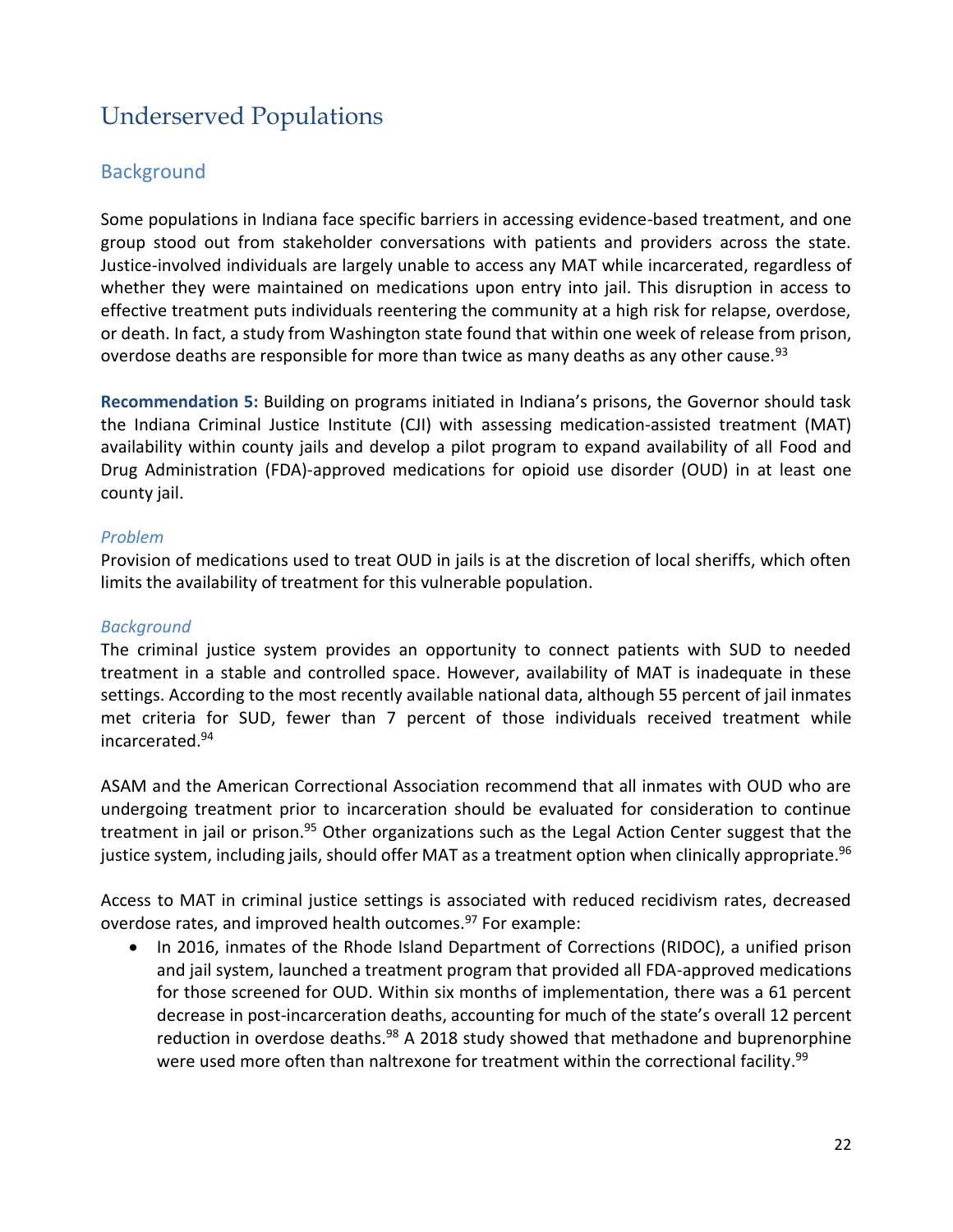• A study in Maryland prisons found that individuals who received buprenorphine while incarcerated were more likely to continue treatment upon release than those who received counseling only.<sup>100</sup>

While the majority of studies conducted on the efficacy of MAT in criminal justice settings have focused on prisons, jails also provide an important opportunity for inmates to initiate treatment. For example, beginning in October 2015, inmates in Middlesex County, Massachusetts, jails enrolled in the Medication Assisted Treatment and Directed Opioid Recovery program were offered extended release naltrexone. As of April 2018, among those who have completed the program, 82 percent have not recidivated and 98.5 percent of participants, regardless of program completion, have not experienced a fatal overdose post release.<sup>101</sup> In Rikers Island Correctional Facility in New York, all three medications approved for MAT are provided and treatment staff work with inmates to select the medication of their choice.<sup>102</sup> The majority of inmates receive methadone, some choose buprenorphine, and few receive naltrexone.

Programs that cover all three medications help ensure that treatment meets individual needs. The right medication for any one person may depend on a variety of factors, including mechanism of action and treatment delivery settings.

Naltrexone is available in all Indiana state prisons and efforts are underway to further expand access. For example, in Spring 2017, the Indiana Department of Correction (IDOC) Addiction Recovery Services Division implemented Recovery While Incarcerated, a program that expands the availability of oral naltrexone to individuals with OUD and refers inmates to community-based care for continued MAT upon release.<sup>103,104</sup>

Availability of MAT in Indiana county jails, however, is at the discretion of local sheriffs. According to stakeholders, in instances where MAT is offered, only naltrexone is made available. For example, Madison County offers injectable naltrexone through a pilot program for select inmates, and Boone and Porter counties have also begun similar programs that offer naltrexone exclusively.<sup>105,106,107</sup> Through the pilot program, which is funded through the Opioid State Targeted Response grants, these county jails provide medication to inmates 90 days before their release. In Madison County, over 80 percent (23 of 28 inmates) of inmates successfully maintained their treatment on naltrexone following discharge.<sup>108</sup> Additionally, a new initiative of the Indianapolis-Marion County Community Justice Campus Assessment and Intervention Center will focus exclusively on serving individuals with SUD and mental health needs. The goal of Center is to divert people with SUD and mental health needs out of traditional jail settings and place them in a specialized unit where they can receive treatment.<sup>109</sup>

In 2014, Indiana passed House Enrolled Act 1006, which established a partnership between the Justice Reinvestment Advisory Council (JRAC) and CJI. These two entities are charged with developing an annual report that includes recommendations on improvements to the criminal justice system, informed by annual jail inspection reports submitted by the 92 facilities in Indiana. Annual jail inspection reports provide data on the services delivered, inmate capacity, and resources needed within each jail.<sup>110</sup> Based on the recommendations, IDOC may award grants for county jails to provide evidence-based mental health and addiction treatment services.<sup>111</sup>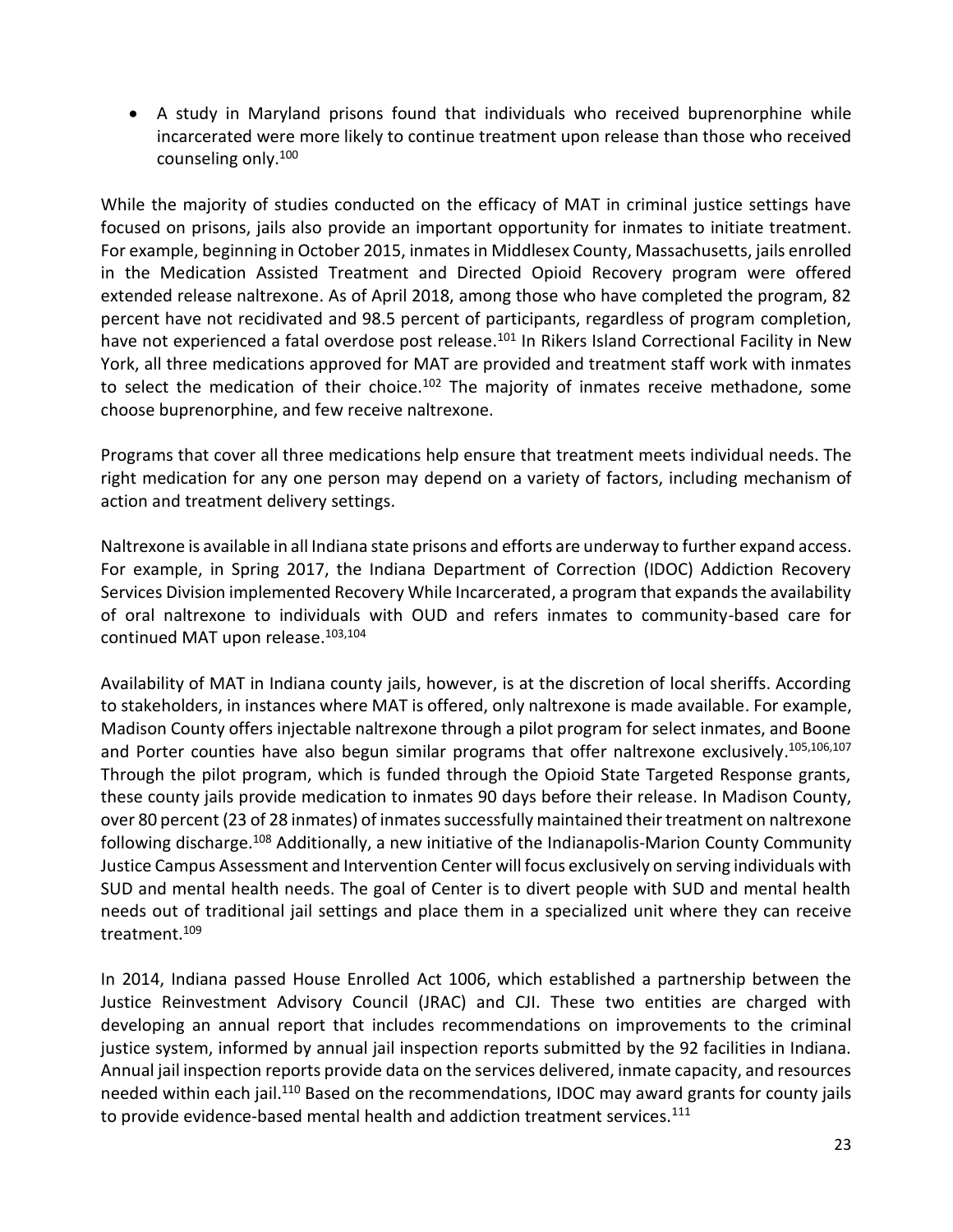House Enrolled Act 1006 also requires jails to report data relevant to the availability and effectiveness of mental health and addiction programs for justice-involved individuals, but metrics are not specified. For instance, although nearly three-quarters of jails report providing substance use treatment, no information about which medications are offered and to which populations it is available.<sup>112</sup> A comprehensive understanding of treatment need and availability, including information on availability of MAT availability and prevalence of SUD in jails, could potentially allow IDOC to better direct funding allocation across county jails.

#### *Proposed Solution*

To better inform JRAC and CJI's recommendations to the IDOC, the Governor should task county jails with collecting the following data, relevant to the availability and effectiveness of mental health and addiction programs:

- Prevalence of SUD;
- Facilities for inpatient detoxification, including the number of rooms available;
- Availability of FDA-approved medications for the treatment of OUD, including which medications are available, which populations have access to medications (e.g., pregnant women and individuals who arrive into the correctional system who are undergoing MAT), and the number of individuals receiving each medication per month;
- Number of addiction counselors on staff;
- Referral mechanisms to community-based treatment; and
- Additional measures as determined by CJI and JRAC.

These measures should be incorporated into the facilities' annual jail inspection reports delivered to JRAC and CJI by December 2019. CJI and JRAC's annual report should include detailed data on the availability of and need for treatment in each of the 92 facilities, and a recommendation on what facilities may best be positioned to participate in a pilot that offers inmates all three FDA-approved medications.

Based on the findings, the Governor should direct DMHA to develop a plan with IDOC and/or identified county leaders to pilot the availability of all three medications in at least one jail. The state should seek federal funding for this pilot. The Bureau of Justice Assistance previously awarded more than \$10.8 million to assist 162 state, tribal, and local government agencies to improve evidencebased SUD treatment programs for inmates through their Residential Substance Abuse Treatment for State Prisoners Program. If necessary, the legislature should enact legislation to authorize and fund this pilot.

**Recommendation 6**: The Governor should task Indiana Medicaid, in collaboration with the Indiana Criminal Justice Institute (CJI) with establishing a pilot program for jails to test innovative ways to ensure that Medicaid-eligible inmates re-entering the community have Medicaid benefits unsuspended upon release, are aware of their Medicaid benefits, and are connected to health care in the community.

#### *Problem*

Persons with OUD reentering the community from jail are at increased risk for overdose and death,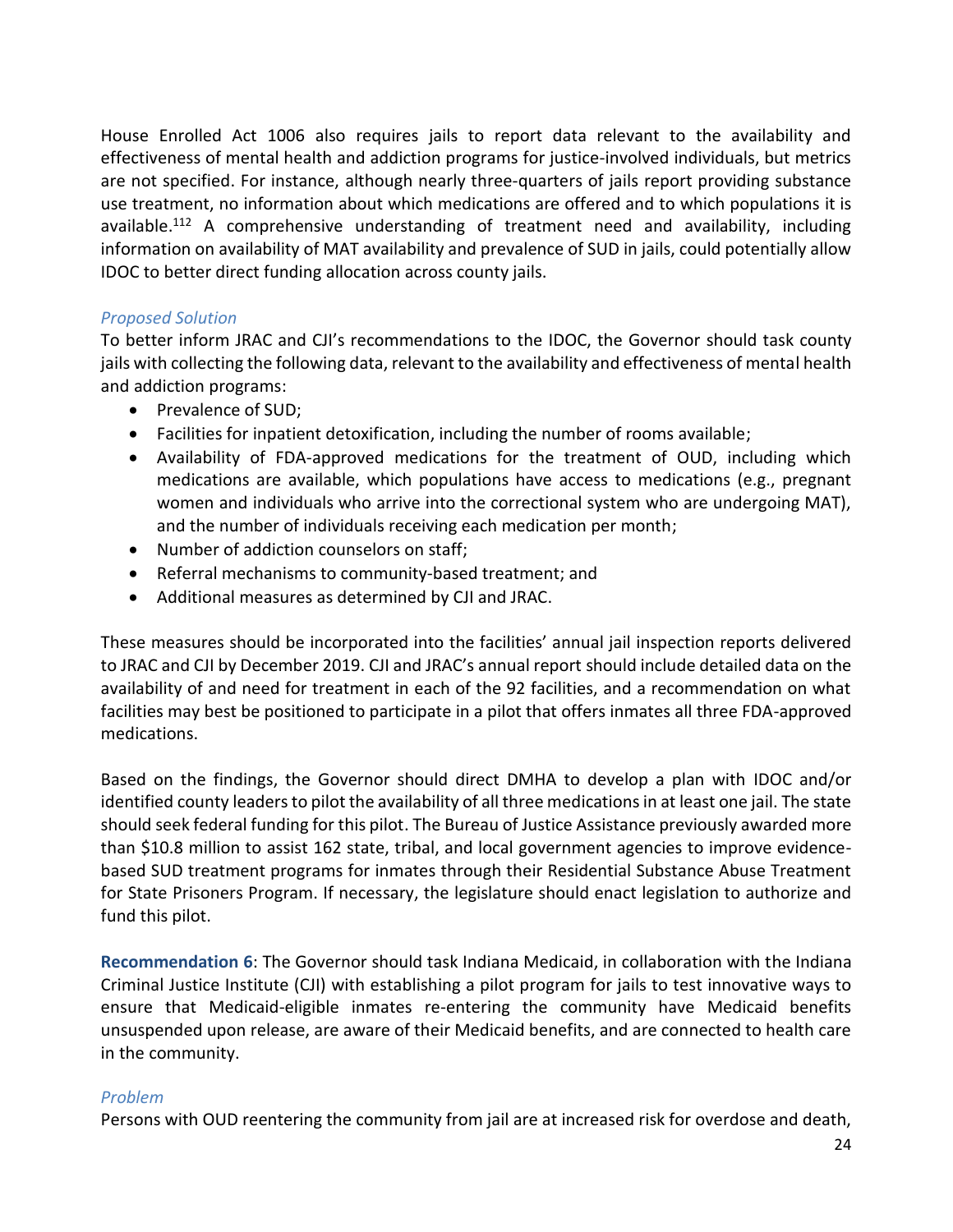due in part to a lack of connection to OUD treatment in the community and lack of health insurance to cover the cost of treatment.

#### *Background*

The prevalence of SUD in incarcerated populations is high nationwide.<sup>113</sup> In Indiana, more than half of persons (53 percent) who are incarcerated are diagnosed with a SUD.<sup>114</sup> Among those who recidivate, 75 percent have a SUD.<sup>115</sup>

The period of time immediately after someone with an SUD is discharged from incarceration is a particularly dangerous time for overdose.<sup>116</sup> All inmates are presumably abstinent from illicit opioids during their incarceration. As a result, someone reentering the community has a reduced physiologic tolerance for opioids. If he or she takes an opioid at the same dose taken previously, he or she is at much higher risk for overdose and death. Accordingly, individuals with SUD reentering the community from incarceration should be connected to community-based care upon release and without delay. Continuity of care contributes to reduced drug use, decreased risk of overdose, and improved outcomes such as reduced criminal activity and incarceration for individuals with SUDs.<sup>117</sup>

Prison and jail inmates are ineligible for Medicaid while incarcerated. In Indiana, those enrolled in Medicaid when entering jail or prison have their benefits suspended during incarceration for up to 24 months. Benefits are discontinued after 24 months of continuous incarceration.  $^{118}$ 

Indiana has taken a two-step process to facilitate reestablishing Medicaid benefits for prison inmates reentering the community. First, IDOC provides Medicaid with a weekly report of all inmates being released from prison. Upon receipt, Medicaid unsuspends benefits. However, in some cases, persons reentering the community may not be informed of their benefits and cannot afford to pay into HIP's Personal Wellness and Responsibility (POWER) health savings account — a requirement to maintain Medicaid benefits.

Second, Indiana assigns all Medicaid-eligible prisoners returning to the community to one Medicaid Managed Care Entity (MCE) — CareSource Indiana. CareSource, using a model implemented in Ohio,<sup>119</sup> seeks to engage with inmates prior to release learn about their health needs and coordinate their care in the community. The CareSource Transition Program in Ohio started in July 2016 and has served over 2,000 people in the first year, with 85 percent receiving their first CareSource contact while incarcerated.<sup>120</sup> Currently, these two programs  $-$  the automatic unsuspension of Medicaid benefits and the CareSource MCE assignment — exist only for individuals leaving prison. There are no similar statewide care coordination efforts for persons returning from jail.

Indiana's Public Health Law  $185^{121}$  requires the county sheriff or a designee to assist inmates in applying for Medicaid. However, sheriffs often lack the resources to help persons reentering the community<sup>122</sup> to unsuspend their Medicaid benefits. Currently, all persons returning to the community from jail are required to call FSSA, Division of Family Resources (DFR) to unsuspend benefits. In some cases, health navigators — professionals who provide guidance to patients as they move through the health care system — call DFR on behalf of the person reentering the community to unsuspend benefits. For those without the help of a health navigator, reinstating health insurance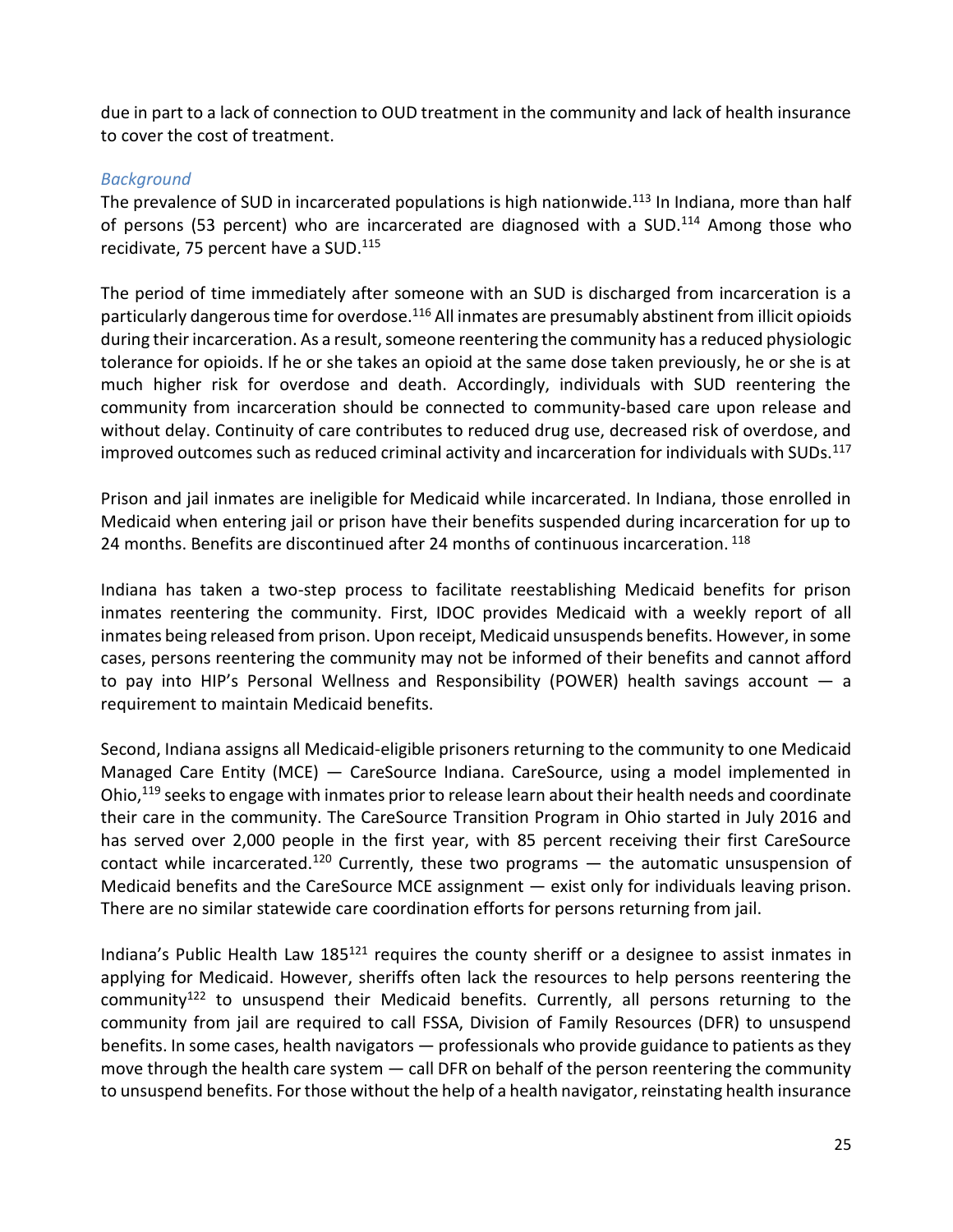may be confusing, burdensome, and low priority. Furthermore, upon reinstatement of benefits, it can take up to 10 days for beneficiaries to receive their health insurance card.

Given the challenges persons reentering the community from jail face to establish benefits and connect to care, the Marion County jails are piloting three activities to streamline Medicaid enrollment and improve care coordination:

- 1. Using grant funds, the Marion County jails will soon fund two health navigators to help inmates apply for Recovery Works benefits, $123$  a program to provide support services to eligible persons with felony convictions, and to ensure that Medicaid benefits are unsuspended upon release.
- 2. The Marion County jails recently began sending a daily spreadsheet of releasees to Midtown Community Mental Health (Midtown). Midtown calls DFR to unsuspend benefits for their recently released patients, informs the patient's MCE of their release, and connects the releasees to a Midtown medical provider.
- 3. The Marion County jails will soon inform the MCEs Anthem and CareSource of releasees. The MCEs will assist their beneficiaries in unsuspending benefits. The Anthem partnership was scheduled to begin June 11, 2018. The start date of the CareSource partnership is yet to be scheduled.

For Medicaid to automatically unsuspend benefits for persons reentering the community from jail, there must be a systematic procedure like the IDOC/Medicaid partnership so unsuspension is not overly burdensome for Medicaid. However, it is unclear what interventions are most appropriate for Indiana's 92 jails in 91 counties.

#### *Proposed Solution*

To promote continuity of care among persons reentering the community from jail, Indiana should promptly allocate state funds to launch a pilot program for jails. The pilot program should ensure that Medicaid-eligible inmates reentering the community have their Medicaid benefits unsuspended upon release or are enrolled in Medicaid if they were not previously, are aware of their Medicaid benefits, and are connected to health care upon release. The Executive Director should work with the Indiana Sheriff's Association, CJI, and other stakeholders to aid in the development of the request for proposals.

These pilot programs should emphasize care coordination and transitions of care.<sup>124</sup> Delays in accessing treatment can lead to negative outcomes, including overdose, death, relapse, or recidivism.<sup>125</sup>

The pilot programs could include the following types of activities:

- Telenavigation services from a remote health navigator, to assist the inmate with Medicaid eligibility paperwork, unsuspending benefits, and care coordination;
- Partnership with a MCE to provide care coordination services in-person or remotely prior to release to ensure seamless connection to care in the community;
- Partnership with a MCE so the MCE contacts Medicaid to unsuspend benefits for beneficiaries upon release;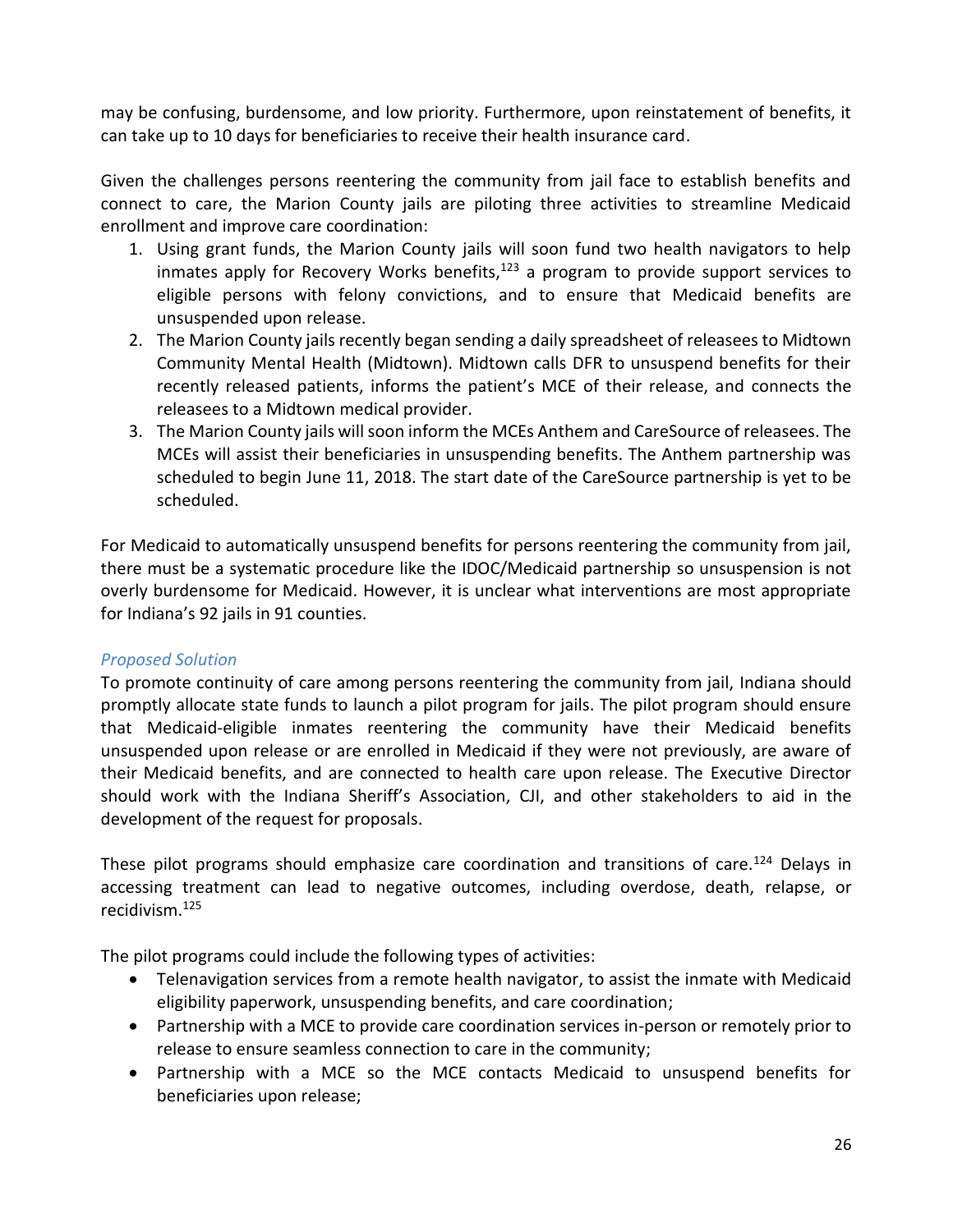- Partnership with Medicaid to develop an automated process to inform Medicaid of upcoming releases and an agreement for Medicaid to unsuspend benefits for persons reentering the community;
- Sustainable ways to pay outstanding and at least one month of current POWER account fees for persons reentering the community from jail; and/or
- Partnership with relevant Indiana state agencies or other organizations to develop a model of sustainable funding for health navigators to support the county jail in completing inmate Medicaid eligibility paperwork, unsuspending benefits, and care coordination.

The pilot programs should have the potential for scalability; ultimately, all 92 jails should be able to adopt best practices resulting from the pilot programs.

 $\overline{a}$ 

(DWPs)," [https://www.deadiversion.usdoj.gov/pubs/docs/dwp\\_buprenorphine.htm](https://www.deadiversion.usdoj.gov/pubs/docs/dwp_buprenorphine.htm)

https://www.samhsa.gov/data/sites/default/files/NSDUH-DR-FFR2-2016/NSDUH-DR-FFR2-2016.pdf

7, <http://www.ncbi.nlm.nih.gov/pubmed/21359109>*.*

<sup>1</sup> House Enrolled Act 1007. Indiana General Assembly, 2018 Session. https://iga.in.gov/legislative/2018/bills/house/1007#document-273dbd52 2 Indiana FSSA. FSSA Secretary Dr. Jennifer Walthall's remarks on Indiana's five new opioid treatment programs (OTPs).

https://www.in.gov/fssa/files/Walthall\_OTP\_remarks.pdf

<sup>3</sup> AM Vivolo-Kantor et al. Vital Signs: Trends in Emergency Department Visits for Suspected Opioid Overdoses — United States, July 2016–September 2017. MMWR Morb Mortal Wkly Rep 2018;67:279–285. DOI: <http://dx.doi.org/10.15585/mmwr.mm6709e1>

<sup>4</sup> Centers for Disease Control and Prevention, National Center for Injury Prevention and Control, Division of Unintentional Injury Prevention, Drug Overdose Death Data[, https://www.cdc.gov/drugoverdose/data/statedeaths.html.](https://www.cdc.gov/drugoverdose/data/statedeaths.html)

<sup>5</sup> Centers for Disease Control and Prevention, "U.S. State Prescribing Rates, 2016," accessed Oct. 8, 2017,

[https://www.cdc.gov/drugoverdose/maps/rxstate2016.html;](https://www.cdc.gov/drugoverdose/maps/rxstate2016.html) Centers for Disease Control and Prevention, "U.S. Prescribing Rate Maps," accessed Oct. 8, 2017[, https://www.cdc.gov/drugoverdose/maps/rxrate-maps.html.](https://www.cdc.gov/drugoverdose/maps/rxrate-maps.html) 

<sup>6</sup> Richard P. Mattick et al., "Methadone Maintenance Therapy Versus No Opioid Replacement Therapy for Opioid Dependence," *Cochrane Database of Systematic* Reviews 3 (2009): CD002209, http://www.ncbi.nlm.nih.gov/pubmed/19588333; Sandra D. Comer et al., "Injectable, Sustained-Release Naltrexone for the Treatment of Opioid Dependence: A Randomized, Placebo-Controlled Trial," *JAMA Psychiatry* 63, no. 2 (2006): 210–8, http://archpsyc.jamanetwork.com/article.aspx?articleid=209312; Paul J. Fudala et al., "Office-Based Treatment of Opiate Addiction With a Sublingual-Tablet Formulation of Buprenorphine and Naloxone," New England Journal of Medicine 349, no. 10 (2003): 949–58,

http://www.ncbi.nlm.nih.gov/pubmed/12954743. Robert P. Schwartz et al., "Opioid Agonist Treatments and Heroin Overdose Deaths in Baltimore, Maryland, 1995–2009," American Journal of Public Health 103, no. 5 (2013): 917–22, http://www.ncbi.nlm.nih.gov/pmc/articles/PMC3670653. <sup>7</sup> Drug Enforcement Administration, "DEA Requirements for DATA Waived Physicians

<sup>&</sup>lt;sup>8</sup> American Society of Addiction Medicine, The ASAM National Practice Guideline for the Use of Medications in the Treatment of Addiction Involving *Opioid Use* (2015), [http://www.asam.org/docs/default-source/practice-support/guidelines-and-consensus-docs/asam-national-practice-guideline](http://www.asam.org/docs/default-source/practice-support/guidelines-and-consensus-docs/asam-national-practice-guideline-supplement.pdf?sfvrsn=24)[supplement.pdf?sfvrsn=24;](http://www.asam.org/docs/default-source/practice-support/guidelines-and-consensus-docs/asam-national-practice-guideline-supplement.pdf?sfvrsn=24) and U.S. Department of Health and Human Services, *Addressing Prescription Drug Abuse in the United States: Current Activities and Future Opportunities*" (2013), [https://www.cdc.gov/drugoverdose/pdf/ hhs\\_prescription\\_drug\\_abuse\\_report\\_09.2013.pdf.](https://www.cdc.gov/drugoverdose/pdf/hhs_prescription_drug_abuse_report_09.2013.pdf)

<sup>9</sup> Christopher Jones et al. National and State Treatment Need and Capacity for Opioid Agonist Medication Assisted Treatment. *American Journal of Public Health*. August 2015. doi[: 10.2105/AJPH.2015.302664](https://dx.doi.org/10.2105%2FAJPH.2015.302664)

<sup>&</sup>lt;sup>10</sup> The Bowen Center for Health Workforce Research and Policy. Data Report: Indiana Mental Health Professionals Survey. (2016). Indiana University School of Medicine[, https://scholarworks.iupui.edu/handle/1805/13295](https://scholarworks.iupui.edu/handle/1805/13295)

<sup>&</sup>lt;sup>11</sup> American Society of Addiction Medicine, "National Practice Guideline for the Use of Medications in the Treatment of Addiction Involving Opioid Use," accessed July 20, 2018, ] from https://www.asam.org/docs/default-source/practice-support/guidelines-and-consensus-docs/asam-nationalpractice-guideline-supplement.pdf.

<sup>&</sup>lt;sup>12</sup> U.S. Department of Health and Human Services, Office of the Surgeon General, Facing Addiction in America: The Surgeon General's Report on Alcohol, Drugs, and Health, accessed July 18, 2018, from https://addiction.surgeongeneral.gov/sites/default/files/surgeon-generals-report.pdf. <sup>13</sup> National Academies of Sciences, Engineering, and Medicine, "Pain Management and the Opioid Epidemic: Balancing Societal and Individual Benefits and Risks of Prescription Opioid Use. National Academies Press (2017), doi: 10.17226/24781.

<sup>&</sup>lt;sup>14</sup> American Society of Addiction Medicine. National Practice Guideline for the Use of Medications in the Treatment of Addiction Involving Opioid Use, 2015," accessed July 20, 2018 from https://www.asam.org/docs/default-source/practice-support/guidelines-and-consensus-docs/asamnational-practice-guideline-supplement.pdf.

<sup>&</sup>lt;sup>15</sup> Substance Abuse and Mental Health Services Administration. (2017). Receipt of Services for Substance Use and Mental Health Issues among Adults: Results from the 2016 National Survey on Drug Use Health, accessed June 25, 2018, from

<sup>&</sup>lt;sup>16</sup> Hannah Knudsen, Paul Roman, and Carrie Oser, "Facilitating Factors and Barriers"; Hannah K. Knudsen, Amanda J. Abraham, and Paul M. Roman, "Adoption and Implementation of Medications in Addiction Treatment Programs," *Journal of Addiction Medicine* 5, no. 1 (2011): 21-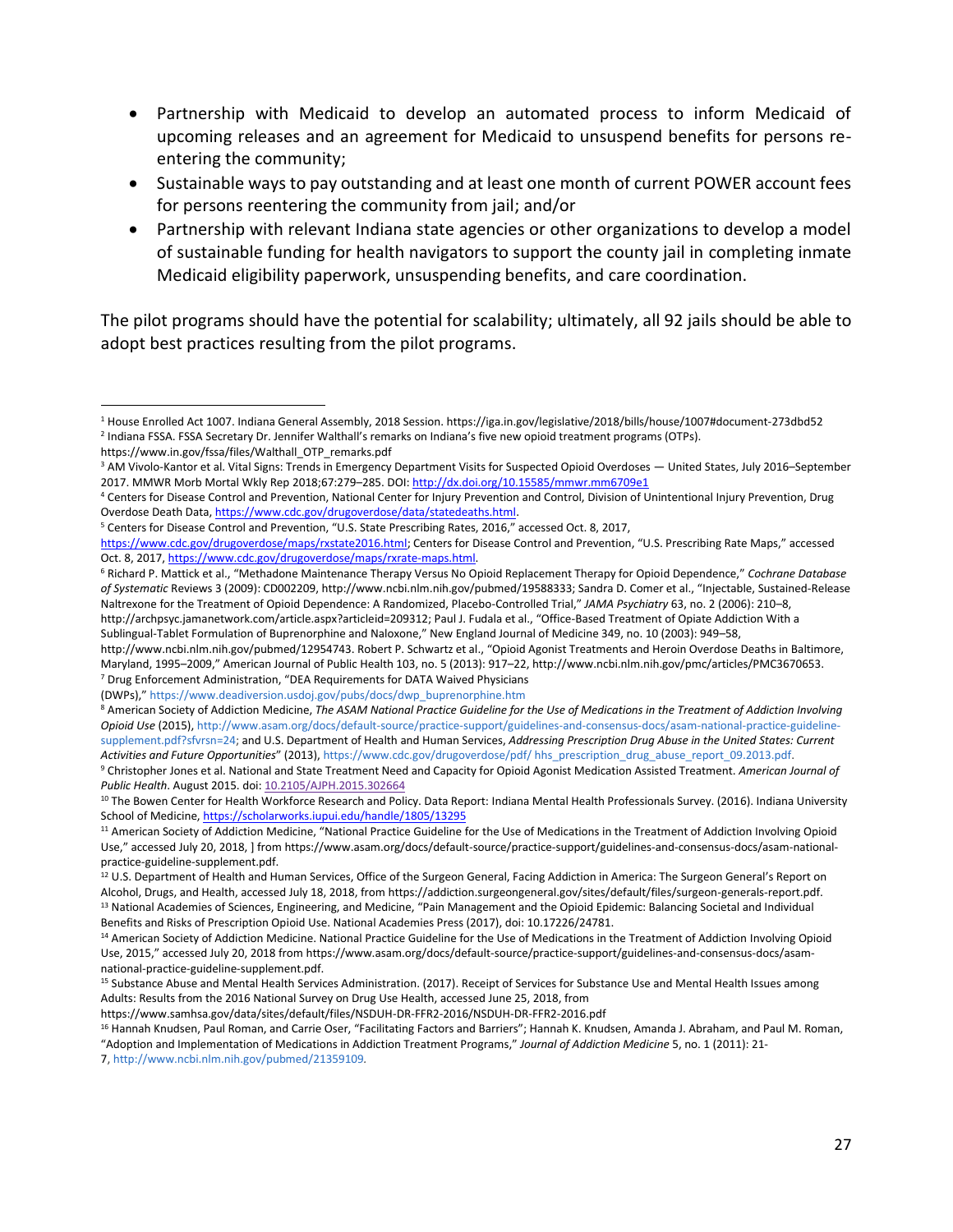<sup>17</sup> Substance Abuse and Mental Health Services Administration, "Receipt of Services for Substance Use and Mental Health Issues among Adults: Results from the 2016 National Survey on Drug Use and Health," accessed December 1, 2017 from

https://www.samhsa.gov/data/sites/default/files/NSDUH-DR-FFR2-2016/NSDUH-DR-FFR2-2016.pdf.

<sup>18</sup> Ibid. Substance Abuse and Mental Health Services Administration.

1

(DWPs)," [https://www.deadiversion.usdoj.gov/pubs/docs/dwp\\_buprenorphine.htm;](https://www.deadiversion.usdoj.gov/pubs/docs/dwp_buprenorphine.htm) and American Society of Addiction Medicine, *The ASAM National Practice Guideline*.

<sup>20</sup> American Society of Addiction Medicine, *The ASAM National Practice Guideline for the Use of Medications in the Treatment of Addiction Involving Opioid Use* (2015), [http://www.asam.org/docs/default-source/practice-support/guidelines-and-consensus-docs/asam-national-practice-guideline](http://www.asam.org/docs/default-source/practice-support/guidelines-and-consensus-docs/asam-national-practice-guideline-supplement.pdf?sfvrsn=24)[supplement.pdf?sfvrsn=24;](http://www.asam.org/docs/default-source/practice-support/guidelines-and-consensus-docs/asam-national-practice-guideline-supplement.pdf?sfvrsn=24) and U.S. Department of Health and Human Services, *Addressing Prescription Drug Abuse in the United States: Current Activities and Future Opportunities*" (2013), [https://www.cdc.gov/drugoverdose/pdf/ hhs\\_prescription\\_drug\\_abuse\\_report\\_09.2013.pdf.](https://www.cdc.gov/drugoverdose/pdf/hhs_prescription_drug_abuse_report_09.2013.pdf) <sup>21</sup> Stakeholder Conversations with Mental Health America, Family and Social Services Administration (FSSA)

<sup>22</sup> U.S. Drug Enforcement Administration, Office of Diversion Control. (2017). National Forensic Laboratory Information System: 2016 Midyear Report. Springfield, VA: U.S. Drug Enforcement Administration. Available at:

https://www.nflis.deadiversion.usdoj.gov/DesktopModules/ReportDownloads/Reports/NFLIS\_MidYear2016.pdf

<sup>23</sup>RP Mattick et al.. Buprenorphine maintenance versus placebo or methadone maintenance for opioid dependence. *Cochrane Database of Systematic Reviews* 2014, Issue 2. Art. No.: CD002207.

<sup>24</sup>Michael A Yokell et al.. Buprenorphine and Buprenorphine/Naloxone Diversion, Misuse, and Illicit Use: An International Review. *Current drug abuse reviews*. 2011;4(1):28-41.

<sup>25</sup> Aaron Fox et al., "Illicit buprenorphine use, interest in and access to buprenorphine treatment among syringe exchange participants." *Journal of Substance Abuse Treatment*. [Issue 1. Vol. 48] January 2015. doi:10.1016/j.jsat.2014.07.015

<sup>26</sup> Population estimates are from the "US Census Bureau's 2017 Population Estimations. Buprenorphine waivered prescribers are defined as prescribers holding a Drug Enforcement Agency X-license to prescribe buprenorphine for OUD based on the June 2018 National Technical Information Service DEA licenses release.

Ohio: 21 waivered prescribers per 100,000 population; Kentucky: 20 waivered prescribers per 100,000 population; Michigan: 12 waivered prescribers per 100,000 population; Illinois 8 waivered prescribers per 100,000 population.

<sup>27</sup> Changes in the Supply of Physicians with a DEA DATA Waiver to Prescribe Buprenorphine for Opioid Use Disorder. WWAMI Rural Health Research Center. May 2017, Data Brief 162, http://depts.washington.edu/fammed/rhrc/wp-content/uploads/sites/4/2017/05/RHRC\_DB162\_Andrilla.pdf <sup>28</sup> Andrilla et al. Barriers Rural Physicians Face Prescribing Buprenorphine for Opioid Use Disorder. *Annals of Family Medicine*. 2017; 15: 359-362. http://www.annfammed.org/content/15/4/359.full.pdf+html

<sup>29</sup>ASAM Public Policy Statement on the Regulation of Office-Based Opioid Treatment. https://www.asam.org/docs/default-source/public-policystatements/statement-on-regulation-of-obot.pdf?sfvrsn=df8540c2\_2

<sup>30</sup> Senate Enrolled Act No. 297. Second Regular Session 119<sup>th</sup> General Assembly (2016). https://iga.in.gov/static-

documents/8/0/3/2/8032d430/SB0297.05.ENRH.pdf

31 Senate Enrolled Act No. 214. Second Regular Session 119<sup>th</sup> General Assembly (2016). http://iga.in.gov/static-

documents/9/d/6/3/9d634f33/SB0214.04.ENRH.pdf

32 Center for Substance Abuse Treatment. Clinical Guidelines for the Use of Buprenorphine in the Treatment of Opioid Addiction. Treatment Improvement Protocol (TIP) Series 40. DHHS Publication No. (SMA) 04-3939. Rockville, MD: Substance Abuse and Mental Health Services Administration, 2004.

33State Medical Board of Ohio.

http://www.med.ohio.gov/Portals/0/Laws%20%26%20Rules/Newly%20Adopted%20and%20Proposed%20Rules/Memo%20and%20MAT%20rules% 20for%20circulation.pdf

<sup>34</sup> Ibid. State Medical Board of Ohio.

<sup>35</sup> Rules of Department of Mental Health and Substance Abuse Services Division of Administrative and Regulatory Services Chapter 0940-05-35 Minimum Program Requirements for Nonresidential Office Based Opiate Treatment Facilities. https://publications.tnsosfiles.com/rules/0940/0940- 05/0940-05-35.20170112.pdf

<sup>36</sup> West Virginia Code 16-5Y- Medication Assisted Treatment. http://www.wvlegislature.gov/wvcode/Code.cfm?chap=16&art=5Y#05Y

37 Senate Bill 319. 131<sup>st</sup> General Assembly.https://www.legislature.ohio.gov/legislation/legislation-summary?id=GA131-SB-319

<sup>38</sup> Ohio Legislative Service Commission Bill Analysis. Sub. S.B. 319.

<sup>39</sup> Rules of Department of Mental Health and Substance Abuse Services Division of Administrative and Regulatory Services Chapter 0940-05-35 Minimum Program Requirements for Nonresidential Office Based Opiate Treatment Facilities. https://publications.tnsosfiles.com/rules/0940/0940- 05/0940-05-35.20170112.pdf

<sup>40</sup> State of West Virginia Department of Health and Human Resources Office of Inspector General. June 7, 2018.

http://ohflac.wvdhhr.org/Content/Correspondence/MATOB-Letter-Amended%20Regulation.pdf

<sup>41</sup> The ASAM National Practice Guideline For the Use of Medications in the Treatment of Addiction Involving Opioid Use. American Society of Addiction Medicine. https://www.asam.org/docs/default-source/practice-support/guidelines-and-consensus-docs/asam-national-practiceguideline-supplement.pdf?sfvrsn=96df6fc2\_24

<sup>42</sup> Center for Substance Abuse Treatment. Clinical Guidelines for the Use of Buprenorphine in the Treatment of Opioid Addiction. Treatment Improvement Protocol (TIP) Series 40. DHHS Publication No. (SMA) 04-3939. Rockville, MD: Substance Abuse and Mental Health Services Administration, 2004.

43 Virginia Department of Medical Assistance Services. "Addition and Recovery Treatment Services: Policy, Provider Manual and Memos." https://www.ecm.virginiamedicaid.dmas.virginia.gov/WorkplaceXT/getContent?impersonate=true&id={5001C062-0000-CC15-AD4C-6217D7A68CCF}&vsId={7012B760-0000-C435-9F4A-A6FB876195E4}&objectType=document&objectStoreName=VAPRODOS1

<sup>44</sup> VCU Health Behavior and Policy School of Medicine. Addiction and Recovery Treatment Services. Access, Utilization, and Spending for the Period of April 1 - August 31, 2017. December, 2017[. https://hbp.vcu.edu/media/hbp/policybriefs/pdfs/VCUARTS5monthreport.1.04.18.pdf;](https://hbp.vcu.edu/media/hbp/policybriefs/pdfs/VCUARTS5monthreport.1.04.18.pdf)

<sup>&</sup>lt;sup>19</sup> Drug Enforcement Administration, "DEA Requirements for DATA Waived Physicians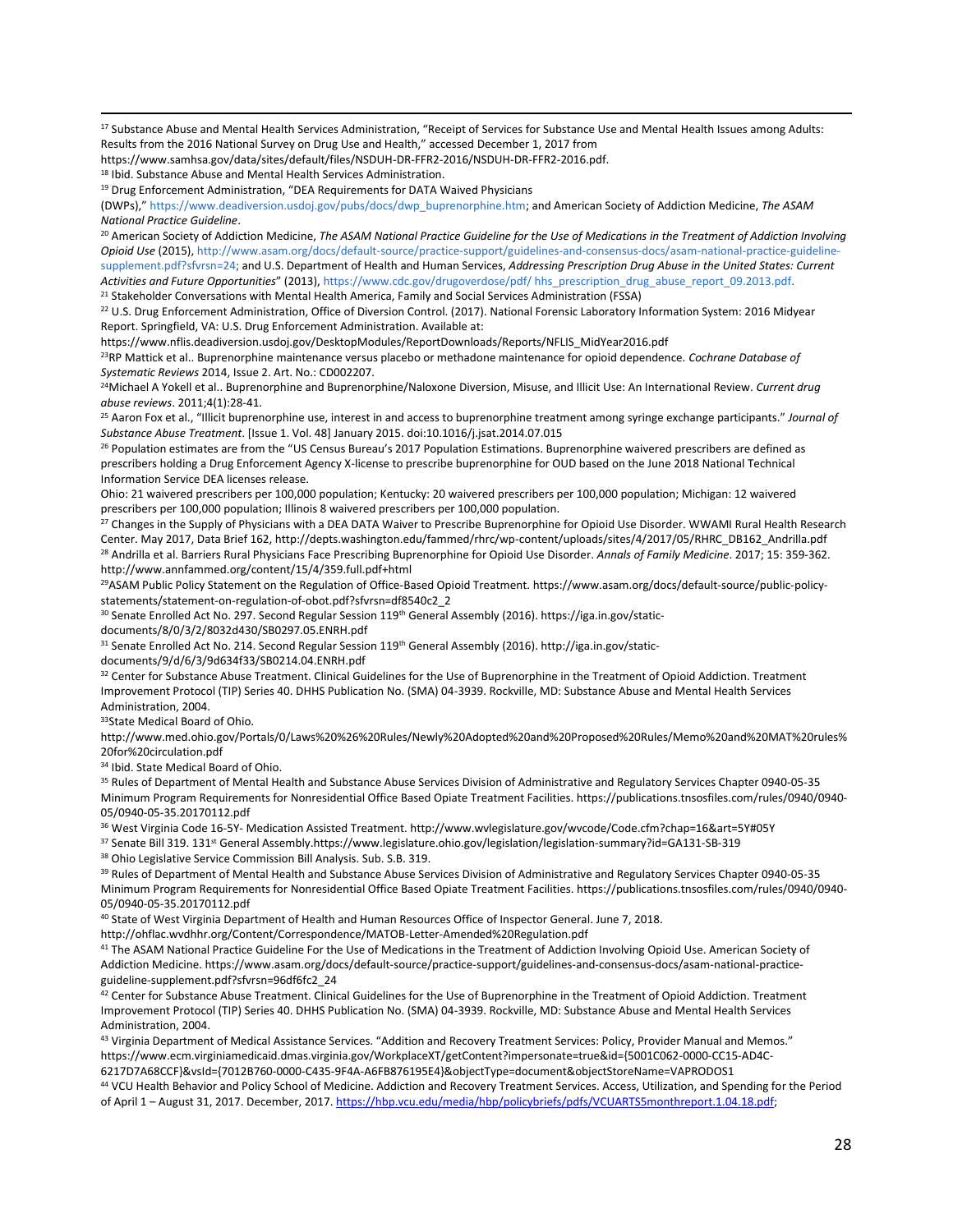<sup>45</sup> Daniel P. Alford, et al., "Five Year Experience with Collaborative Care of Opioid Addicted Patients using Buprenorphine in Primary Care,´*Arch Intern Med.* (2011);171(5):425:431, *doi*: 10.1001/archinternmed.2010.541; Colleen T. Labelle, Steve Choongheon Han, Alexis Bergeron, and Jeffery H. Samet, "Office-Based Opioid Treatment with Buprenorphine (OBOT-B): Statewide Implementation of the Massachusetts Collaborative Care Model in Community Health Centers," *J Subst Abuse Treat* (2016);60:6-13, *doi:* 10.1016/j.jsat.2015.06.010.

<sup>46</sup> American Hospital Association, "Boston Medical Center - STATE OBOT-B," accessed April 24, 2018, https://www.aha.org/case-studies/2016-09-02 boston-medical-center-state-obot-b.

<sup>47</sup> Colleen T. Labelle et al. "Office-Based Opioid Treatment with Buprenorphine (OBOT-B): Statewide Implementation of the Massachusetts Collaborative Care Model in Community Health Centers," *Journal of Substance Abuse Treatment* (2016);60:6-13, doi: 10.1016/j.jsat.2015.06.010. <sup>48</sup> Ibid. Office-Based Opioid Treatment with Buprenorphine.

<sup>49</sup> SAMHSA. Certification of Opioid Treatment Programs. https://www.samhsa.gov/medication-assisted-treatment/opioid-treatment-programs <sup>50</sup> Center for Substance Abuse Treatment, *Medication-Assisted Treatment for Opioid Addiction in Opioid Treatment Programs: Inservice Training* (2009), [https://store.samhsa.gov/shin/content/SMA09-4341/SMA09-4341.pdf.](https://store.samhsa.gov/shin/content/SMA09-4341/SMA09-4341.pdf)

51 Indiana Family & Social Services Administration, "Division of Mental Health and Addiction Opiate Treatment Program Report SFY2017."

<sup>52</sup> Indiana's Integrated Response to the Opioid Epidemic. 2017 Indiana Integrated Response to the Opioid Crisis.

https://www.in.gov/recovery/files/2017%20Indiana%20Integrated%20Response%20Opioid%20PNF.PDF

53 Senate Enrolled Act No. 464. First Regular Session 119<sup>th</sup> General Assembly (2015). https://iga.in.gov/static-

documents/4/0/1/a/401ae1c8/SB0464.07.ENRS.pdf

1

<sup>54</sup> Management Performance Hub. 2018 State of Indiana. https://www.in.gov/mph/899.htm

<sup>55</sup> FSSA Announces Five New Opioid Treatment Programs. https://www.in.gov/fssa/thehub/3054.htm

<sup>56</sup> Opioid Treatment Locator[. https://dpt2.samhsa.gov/treatment/directory.aspx](https://dpt2.samhsa.gov/treatment/directory.aspx). Current Population Estimates from Census' Bureau 2017. Downloaded from SAMHSA OTP Locator July 27, 2018

<sup>57</sup> Indiana Code Title 12. Human Services 12-23-18-5.5. https://codes.findlaw.com/in/title-12-human-services/in-code-sect-12-23-18-5-5.html <sup>58</sup> 2018 State of the State Address. 2018 State of Indiana. Accessed July 25, 2018, from https://www.in.gov/gov/2972.htm

<sup>59</sup> Centers for Medicare & Medicaid Services, Department of Health & Human Services. Medicaid State Plan Amendment. Indiana State Plan Amendment 17-0014. December 4, 2017[. https://www.medicaid.gov/State-resource-center/Medicaid-State-Plan-Amendments/Downloads/IN/IN-](https://www.medicaid.gov/State-resource-center/Medicaid-State-Plan-Amendments/Downloads/IN/IN-17-014.pdf)[17-014.pdf](https://www.medicaid.gov/State-resource-center/Medicaid-State-Plan-Amendments/Downloads/IN/IN-17-014.pdf)

<sup>60</sup>States Reporting Medicaid Coverage of Medication Assisted Treatment (MAT) Drugs. 2018 Kaiser Family Foundation.

https://www.kff.org/medicaid/state-indicator/states-reporting-medicaid-coverage-of-medication-assisted-treatment-mat-drugs <sup>61</sup> Lori Criss et al. (2018, April 27). Building Recovery: State Policy Guide for Supporting Recovery Housing (Rep.). Retrieved May 6, 2018, from The National Council website: https://www.thenationalcouncil.org/wp-content/uploads/2018/04/18\_Recovery-Housing-Toolkit\_5.3.2018.pdf

<sup>62</sup> Leonard A Jason et al. The need for substance abuse after-care: Longitudinal analysis of Oxford House. *Addictive Behaviors*, (2007). 32(4), 803– 818.

<sup>63</sup> Leonard A Jason et al. Communal housing settings enhance substance abuse recovery. *American Journal of Public Health*, (2006). 96(10), 1727– 1729.

<sup>64</sup> Anthony T. Lo Sasso et al. "Benefits and costs associated with mutual-help community-based recovery homes: The Oxford House model, Evaluation and Program Planning," *Journal of Evaluation and Program Planning*, Volume 35, Issue 1, 2012, 47-53, https://doi.org/10.1016/j.evalprogplan.2011.06.006

<sup>65</sup> Leonard A. Jason, Doreen Salina & Daphna Ram. Oxford recovery housing: Length of stay correlated with improved outcomes for women previously involved with the criminal justice system*, Substance Abuse*, 37 (2015):1, 248-254, DOI: 10.1080/08897077.2015.1037946

 $66$  Alexandre B. Laudet and William White. What are your priorities right now? Identifying service needs across recovery stages to inform service development. *J Subst Abuse Treat* 2010; 38: 51–9.

<sup>67</sup> Indiana Senate Bill 402. First Regular Session 120<sup>th</sup> General Assembly. https://iga.in.gov/legislative/2017/bills/senate/402#document-278d1354 <sup>68</sup> Indiana Senate Bill 402. First Regular Session 120<sup>th</sup> General Assembly. https://iga.in.gov/legislative/2017/bills/senate/402#document-278d1354 <sup>69</sup> New Jersey Senate Bill 2964[. https://legiscan.com/NJ/text/S2964/2016](https://legiscan.com/NJ/text/S2964/2016)

<sup>70</sup> The Ohio Legislature 132nd General Assembly. House Bill 483. https://www.legislature.ohio.gov/legislation/legislation-summary?id=GA131-HB-483 <sup>71</sup> The Bowen Center for Health Workforce Research and Policy. Mental Health Workforce. Indiana University School of Medicine. June 2017.

<https://medicine.iu.edu/research/centers-institutes/bowen-health-workforce/>

72 Center for Substance Abuse Treatment. Enhancing Motivation for Change in Substance Abuse Treatment. Treatment Improvement Protocol (TIP) Series, No. 35. HHS Publication No. (SMA) 13-4212. Rockville, MD: Substance Abuse and Mental Health Services Administration, 1999. https://store.samhsa.gov/shin/content//SMA13-4212/SMA13-4212.pdf

<sup>73</sup> Building the Behavioral Health Workforce. SAMHSA, Fall 2014, Volume 22, Number 4.

[https://www.samhsa.gov/samhsaNewsLetter/Volume\\_22\\_Number\\_4/building\\_the\\_behavioral\\_health\\_workforce/](https://www.samhsa.gov/samhsaNewsLetter/Volume_22_Number_4/building_the_behavioral_health_workforce/)

<sup>74</sup> Bureau of Labor Statistics, U.S. Department of Labor, *Occupational Outlook Handbook*, Substance Abuse, Behavioral Disorder, and Mental Health Counselors, accessed July 5, 2018 from [https://www.bls.gov/ooh/community-and-social-service/substance-abuse-and-behavioral-disorder](https://www.bls.gov/ooh/community-and-social-service/substance-abuse-and-behavioral-disorder-counselors.htm)[counselors.htm](https://www.bls.gov/ooh/community-and-social-service/substance-abuse-and-behavioral-disorder-counselors.htm)

75 Advocates for Human Potential, Inc. "The Adequacy of the Behavioral Health Workforce to Meet the Need for Services: Overview of Key Findings". July 2014, www.ahpnet.com//AHPNet/media/AHPNetMediaLibrary/News/AHP-BH-Workforce-Paper-July-2014.pdf

<sup>76</sup> Jeff Zomitsky. Shifting the Conversation: From Managing Labor Shortages to Managing Demand Capacity. Advocates for Human Potential, Inc., September 2015.

77 Matt Brooks. IN Council CMHC Workforce Survey.

78 IPLA's Behavioral Health and Human Services Licensing Board currently offers the following addiction counseling licensure: Licensed Clinical Addiction Counselor (masters level), Licensed Addiction Counselor (bachelor level), Licensed Clinical Addiction Counselor Associate (masters level, completing supervised hours) and Licensed Addiction Counselor Associate (bachelors level, completing supervised hours).

79 The Bowen Center for Health Workforce Research and Policy. Data Report: Indiana Mental Health Professionals Survey. (2017). Indiana University School of Medicine[, https://scholarworks.iupui.edu/handle/1805/13295](https://scholarworks.iupui.edu/handle/1805/13295)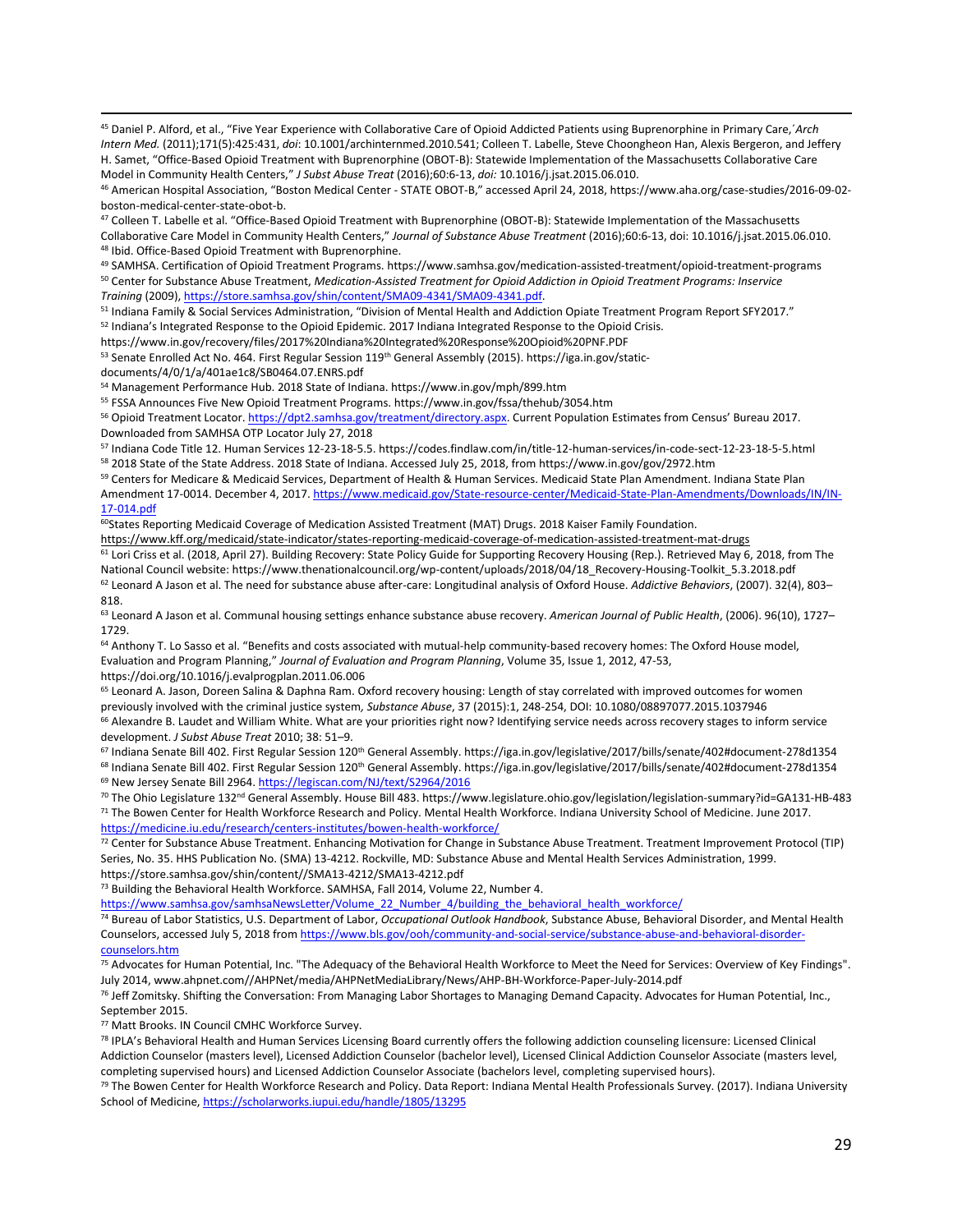<sup>80</sup> Hannah Knudsen, Lori Ducharme, and Paul Roman. Counselor emotional exhaustion and turnover intention in therapeutic communities. *Journal of Substance Abuse Treatment*. July 13, 2006. https://www.sciencedirect.com/science/article/pii/S074054720600105X?via%3Dihub

<sup>81</sup> Hannah Knudsen et al. Retaining counseling staff at substance abuse treatment centers: effect of management practices. *Journal of Substance Abuse Treatment*. March 2003, Volume 24, Issue 2. https://www.journalofsubstanceabusetreatment.com/article/S0740-5472(02)00357- 4/abstract?code=sat-site

82 Julia Zur and Jennifer Tolbert. The Opioid Epidemic and Medicaid's Role in Facilitating Access to Treatment. April 11, 2018. https://www.kff.org/report-section/the-opioid-epidemic-and-medicaids-role-in-facilitating-access-to-treatment-issue-brief/#endnote\_link\_254626- 8

83 National Association of Community Health Centers, January 2018. http://www.nachc.org/wp-content/uploads/2018/01/IN\_18.pdf 84 Indiana Family and Social Services Administration, "Medicaid Monthly Enrollment Reports," (2018) accessed August 3, 2018 from: https://www.in.gov/fssa/ompp/4881.htm.

85 Indiana Family and Social Services Administration, "Healthy Indiana Plan," accessed August 3, 2018 from: https://www.in.gov/fssa/hip/2445.htm. 86 Indiana Family and Social Services Administration Healthy Indiana Plan (HIP) Section 1115 Waiver Extension Application. January 31, 2017. https://www.in.gov/fssa/hip/files/HIP\_Extension\_Waiver\_FINAL1.pdf

87 Vermont Legislature. An act relating to licensed alcohol and drug abuse counselors as participating providers in Medicaid. 2015. https://legislature.vermont.gov/assets/Documents/2016/Docs/BILLS/H-0020/H-

0020%20As%20Passed%20by%20Both%20House%20and%20Senate%20Unofficial.pdf

88 Cecil, Veronica Judy, JD (Deputy Commissioner). "Working with Kentucky Medicaid." Presented to Kentucky Board of Alcohol and Drug Counselors. Kentucky Cabinet for Health and Family Services. Department for Medicaid Services. July 26, 2017. Accessed May 29, 2018. 89 Burns & Associates, Inc. MaineCare Policy Sections 13/17/28/65 Rate Review. January 10, 2017.

http://www.maine.gov/dhhs/reports/2017/BHandTCM.pdf

90 State of Maine, Chapter 265 Public Law. An Act to Remove Barriers to Workforce Development in Alcohol and Drug Counseling. 2017. https://legislature.maine.gov/legis/bills/getPDF.asp?paper=HP0955&item=3&snum=128

91Department of Medical Assistance Services. Virginia's Addiction Treatment Services Delivery System Transformation. Concept Paper: 1115 Waiver for Addiction Treatment Services. July 1, 2016.

http://www.dmas.virginia.gov/files/links/386/Concept%20Paper%201115%20Waiver%20for%20Addiction%20Treatment%20Services.pdf 92 VCU Health Behavior and Policy School of Medicine. Addiction and Recovery Treatment Services Access, Utilization, and Spending for the Period of April 1 – August 31, 2017. December, 2017. https://hbp.vcu.edu/media/hbp/policybriefs/pdfs/VCUARTS5monthreport.1.04.18.pdf

93 Ingrid A Binswanger et al. "Mortality After Prison Release: Opioid Overdose and Other Causes of Death, Risk Factors, and Time Trends From 1999 to 2009." *Annals of internal medicine* 159.9 (2013): 592–600. *PMC*. Web. 3 May 2018.

<sup>94</sup> Redonna Chandler, Bennett Fletcher, and Nora Volkow, "Treating Drug Abuse and Addiction in the Criminal Justice System: Improving Public Health and Safety," (2009) *JAMA 301*(2): 183-190, doi: 10.1001/jama.2008.976.

95 American Correctional Association and American Society of Addiction Medicine Release Joint Policy Statement on Opioid Use Disorder Treatment in the Justice System: Statement supports access to all evidence-based treatment options. March 20, 2018,

http://www.aca.org/ACA\_Prod\_IMIS/DOCS/ACA-ASAM%20Press%20Release%20and%20Joint%20Policy%20Statement%203.20.18.pdf 96 Legal Action Center. Confronting an Epidemic: The Case for Eliminating Barriers to Medication-Assisted Treatment of Heroin and Opioid Addiction. March 2015. https://lac.org/wp-content/uploads/2014/07/LAC-The-Case-for-Eliminating-Barriers-to-Medication-Assisted-Treatment.pdf 97 U.S. Department of Health and Human Services (HHS), Office of the Surgeon General, Facing Addiction in America: The Surgeon General's Report

on Alcohol, Drugs, and Health. Washington, DC: HHS, November 2016. <sup>98</sup> Traci Green et al. Postincarceration Fatal Overdoses After Implementing Medications for Addiction Treatment in a Statewide Correctional System. *JAMA Psychiatry*.2018;75(4):405-407. doi:10.1001/jamapsychiatry.2017.4614

<sup>99</sup> Ibid.

1

100 Gordon et al. A Randomized Controlled Trial of Prison-Initiated Buprenorphine: Prison Outcomes and Community Treatment Entry. June 2, 2014. *Journal of Alcohol and Drug Dependence*. doi[: 10.1016/j.drugalcdep.2014.05.011](https://dx.doi.org/10.1016%2Fj.drugalcdep.2014.05.011)

<sup>101</sup> Middlesex Sheriff's Office. MATADOR Program White Paper. April 2018.

https://www.sheriffs.org/sites/default/files/MATADOR%20White%20Paper\_April2018.pdf

102 Christine Vestal. At Rikers Island, a Legacy of Medication-Assisted Opioid Treatment. May 23, 2016. http://www.pewtrusts.org/en/research-andanalysis/blogs/stateline/2016/05/23/at-rikers-island-a-legacy-of-medication-assisted-opioid-treatment

<sup>103</sup> Indiana Department of Correction, "Addiction Recovery Services," accessed May 17, 2018, from https://www.in.gov/idoc/3490.htm.

104 Stephanie Spoolstra, "Recovery While Incarcerated & Purposeful Incarceration: The Transformation of Addiction Recovery Services and Purposeful Incarceration at the Indiana Department of Correction," (PowerPoint Presentation, December 11, 2017), accessed May 17, 2018, https://www.in.gov/idoc/files/PI%20Update%20for%20Courts%2012.17.pdf.

<sup>105</sup> Jamie Duffy. Getting Detox Started in Jail. The Journal Gazette. October 24, 2016 http://www.journalgazette.net/opioid/Getting-detox-started-injail-15749335

<sup>106</sup> Bob Kasarda. Porter County Offering Inmates Relief From their Addictions. NWI Times, accessed July 25, 2018, from

http://www.nwitimes.com/news/local/crime-and-courts/porter-county-offering-inmates-relief-from-their-addictions/article\_8f1026e7-f482-5e0ba0fa-db17dccad07f.html

<sup>107</sup> Boone County, Indiana. Community Corrections. M.A.T. Accessed June 25, 2018, from http://www.boonecounty.in.gov/Offices/Community-Corrections/Services/M.A.T.

108 Jamie Duffy. Getting Detox Started in Jail. The Journal Gazette. October 24, 2016. Accessed June 30, 2018, from

http://www.journalgazette.net/opioid/Getting-detox-started-in-jail-15749335

<sup>109</sup> Indianapolis – Marion County Community Justice Campus. 2017 Indy CJC. https://indycjc.com/

<sup>110</sup> Indiana Criminal Justice Institute Annual Evaluation of Indiana's Criminal Code Reform. December 1, 2017

https://www.in.gov/cji/files/Research\_1006\_Criminal\_Evaluation\_2017.pdf

<sup>111</sup> House Enrolled Act No. 1006. Indiana General Assembly 2018 Session. <https://iga.in.gov/legislative/2018/bills/house/1006#document-e02187e1>